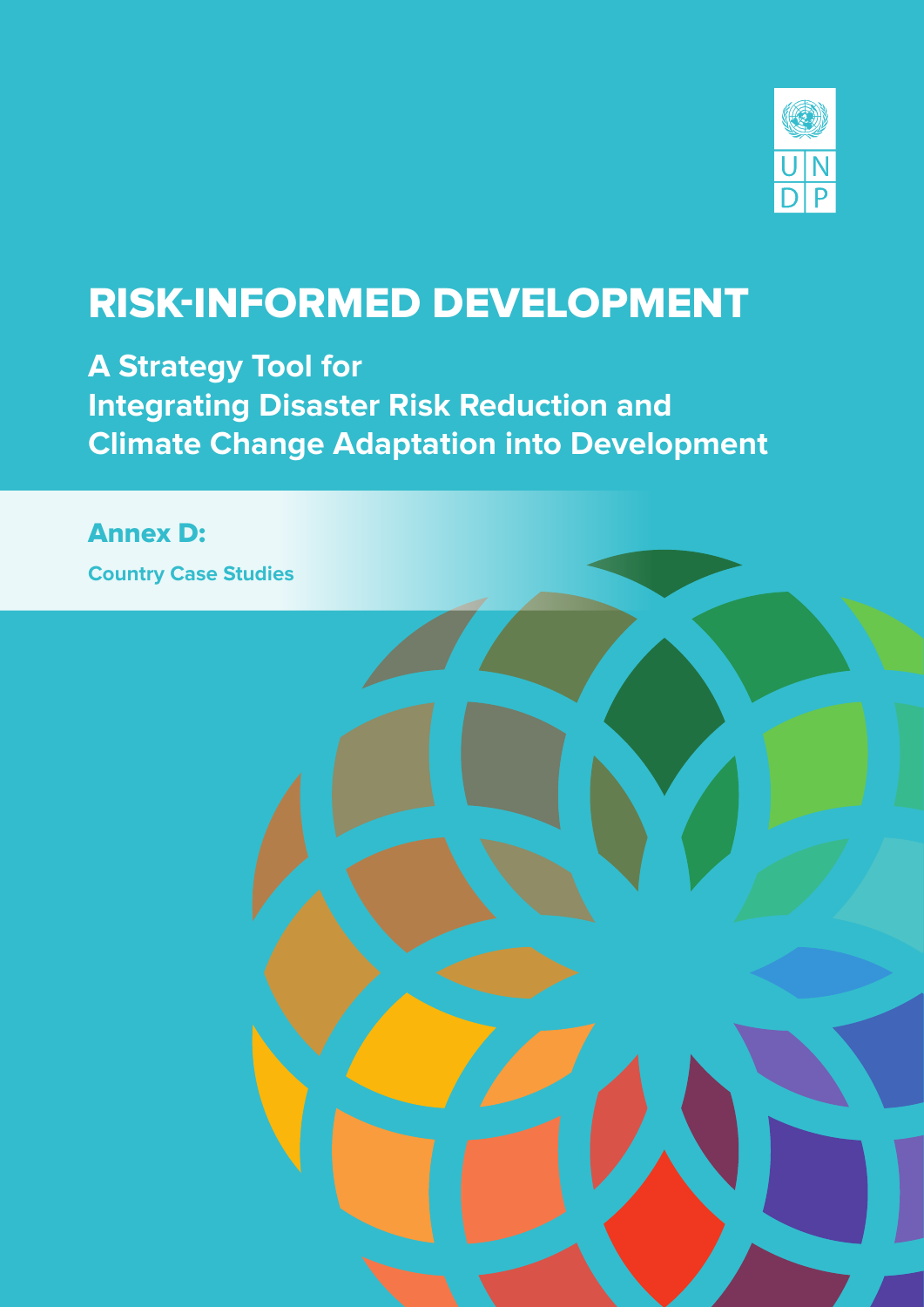# Contents

г - 1

### Country Case Studies

| 1. Country Case Study: Ecuador's Mainstreaming Narrative     | $\mathbf{B}$ |
|--------------------------------------------------------------|--------------|
| 2. Country Case Study: Lebanon's Mainstreaming Chronicle     | 9            |
| 3. Country Case Study: Moldova's Mainstreaming Trajectory    | 14           |
| 4. Country Case Study: Cambodia's Mainstreaming Journey      | 19           |
| 5. Country Case Study: Bangladesh's Mainstreaming Experience | 25           |
| 6. Country Case Study: Fiji's Mainstreaming Story            | 32           |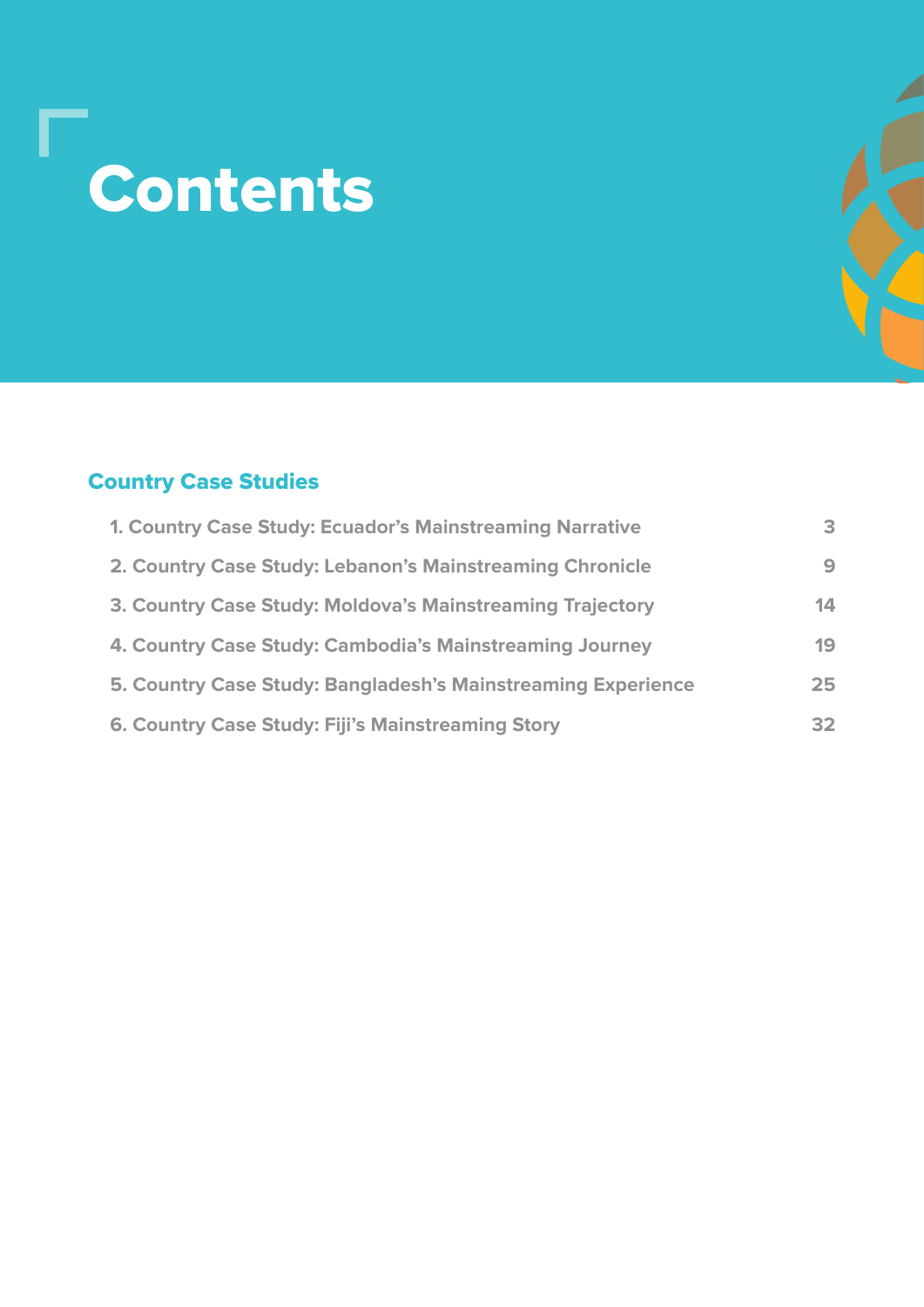<span id="page-2-0"></span>

# **Country** Case Studies

This standalone Annex accompanies the UNDP tool "Risk-Informed Development: A Strategy Tool for Integrating Disaster Risk Reduction and Climate Change Adaptation into Development." The six case studies demonstrate the interlinkages between the mainstreaming spheres of action and the different entry points.

# **1. Country Case Study: Ecuador's Mainstreaming Narrative**

### **A Snapshot of Ecuador's Risk Profile**

Ecuador is a country exposed to a series of natural and anthropic hazards. Located in the Pacific Ring of Fire, it is a country of high seismic and volcanic risk, due to the high vulnerability of the population and the infrastructure. Extreme weather events have been increasing in recent years, such as droughts, forest fires, intense rains that cause floods, landslides, river overflows, and collapses. There are also frequent phenomena of industrial, anthropic, and biological origin that generate health risks and environmental damage in different areas of the country.

In Ecuador, the particularities of development determine different levels of exposure of the population to services and infrastructures, depending on their location and levels of vulnerability and institutional capacities, which are generating different risk scenarios. These risks are manifested even more in cities on the coastal and riverine zones of Esmeraldas and Teaone which are exposed to the impacts of climate change, El Niño, and other weather-related risks. The predicted climate change points to hotter and more humid conditions and stronger and more frequent El Niño. Sea level rise is an impending threat predicting to about three to six percent of the city to be temporarily or permanently underwater (Sierra et al., 2009).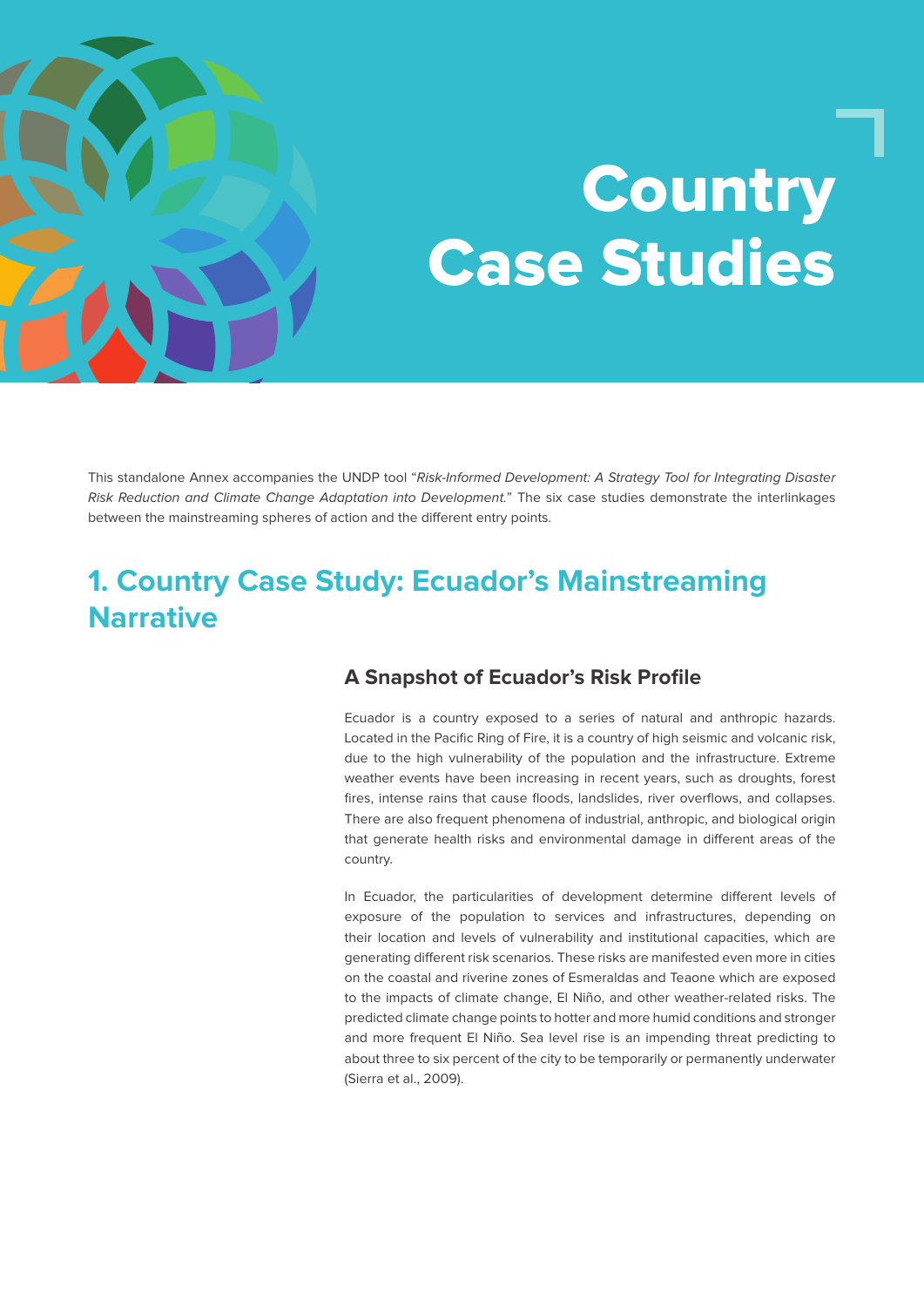Poverty creates difficult economic conditions and the lack of access to basic services makes the population more sensitive to suffering the impacts of disaster. Population growth and the expansion of strategic infrastructures in highly exposed areas, together with the environmental deterioration and weak urban planning have become determining factors for the increase of risk in many locations.

Under this scenario, the incorporation of actions that integrate Disaster Risk Reduction and Adaptation to Climate Change in development is an opportunity to build the resilience of the population and make development more risk informed.

### **Mainstreaming Initiatives**

There are three key UNDP-supported initiatives that aim at strategically integrating disaster risk reduction and climate change adaptation into the development processes and policies in Ecuador.

Initiative 1: Guidelines for updating Local Government Development and Land Use Management Plans (known in Spanish by its acronym PDOT). The Guidelines include complementary technical tools on climate change adaptation and risk management. This started in 2019 and the application of the Guidelines and technical instruments continues. It was initiated at the subnational levels under the collaborative partnership of the Secretariat of National Planning, Ministry of Environment and Water, Service for Disaster Risk Management, Project National Adaptation Plan to Climate Change (PLANACC) supported by UNDP and other climate change projects.

Initiative 2: Climate change adaptation guidelines to manage the risks of disasters caused by hydrometeorological hazards that affect human settlements. It is an ongoing initiative that seeks to integrate climate change adaptation and disaster risk management in a technical instrument or guidelines. It is both a national and local level undertaking led by the Ministry of Environment and Water, Service for Disaster Risk Management, and the Project National Adaptation Plan to Climate Change (PLANACC) supported by UNDP.

Initiative 3: Reducing climate vulnerability and flood risk in coastal urban and semiurban areas in cities in Latin America. It is a regional project of which Ecuador is one of the countries assisted. It is specifically implemented in the coastal city of Esmeraldas and the coastal city of Antofagasta and Taltal in Chile. This is funded by the Adaptation Fund and the Development Bank of Latin America (CAF) is its implementing agency. UNDP acts as the Executing Agency and the Ministry of Environment in both countries are the responsible entity from the Government side.

### **Description of Mainstreaming Entry Points**

Ecuador's prominent mainstreaming narrative leans very heavily towards a combination of policy and organization entry points. These entry points range from the policy, strategies, and plans trajectory and weaves towards the four (4) organization entry points of coordination and responsibilities, capacity, procedures and tools, and programmes and projects.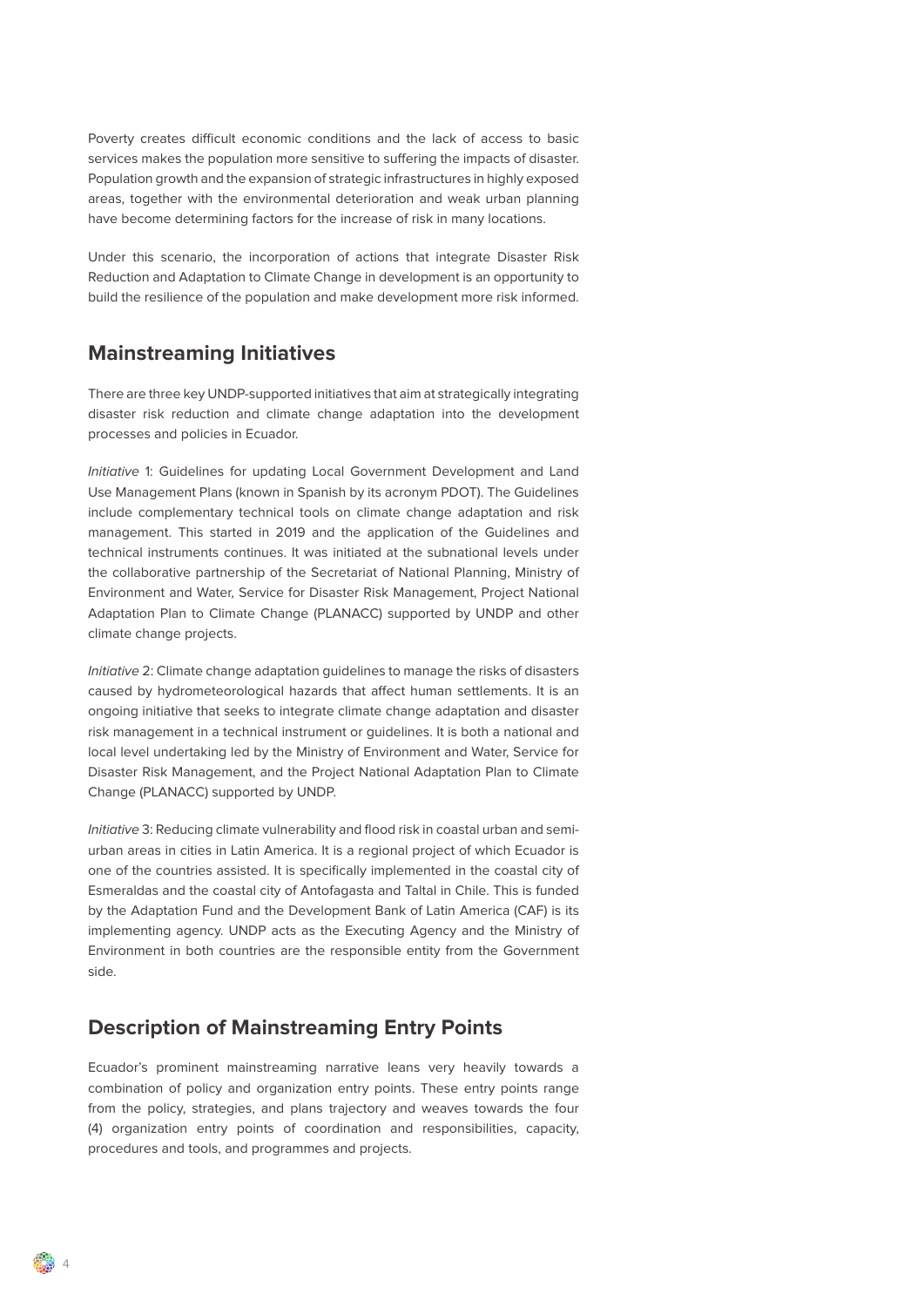In 2008, the Constitution of the Republic of Ecuador elevated disaster risk management to State policy, supported by a decentralized and deconcentrated system. The constitutional framework determines subsidiary decentralized management that indicates that each public or private entity, at the national and local level, is responsible for managing its risks. This implies that the entities develop their capacities, provide the respective resources, and are ready to articulate actions with other actors to reduce the risk in their respective territories or areas of competence. This was a key policy entry point - an important foundation upon which integrating risks into development were built as reflected in the ensuing guidelines, plans, strategies, and normative instruments.

The constitutional process that elevated disaster risk management to a State Policy has been accompanied by the respective strengthening of the institutional framework with the creation of a specific entity for Risk Management – the Service for Risk Management (SGR), this is an *organization entry point* that accompanied the *policy entry point* as abovementioned. The SGR steered the process, particularly the gradual incorporation of a comprehensive risk management approach that transcends emergency response by including also development planning, prevention, risk reduction, recovery, and knowledge management. This generated greater support capacities at the country level. This experience in Ecuador is a reaffirmation that integration of risk into policies or plans does not automatically make development risk-informed. It necessitated an accompanying institution or *organization* championing risk mainstreaming.

Another foundational and parallel policy entry point was the recognition of the legal rights to nature in its Constitution - a great first step for humanity towards a change of paradigm. The Ecuadorian Constitution includes a Chapter: Rights for Nature. Rather than treating nature as property under the law, Rights for Nature articles acknowledge that nature in all its life forms has the right to exist, persist, maintain and regenerate its vital cycles. And we – the people – have the legal authority to enforce these rights on behalf of ecosystems. The ecosystem itself can be named as the defendant.

Another parallel *organization entry point* was pursued in the climate change domain through the Under-Secretariat for Climate Change and a National Directorate for Adaptation to CC of the Ministry of Environment and Water. They led a series of initiatives such as Third National Communication on Climate Change or the implementation of the National Adaptation Plan (NAP) that has also contributed to the adaptation component of its NDC as a supporting partner of Ecuador's climate change adaptation (CCA) to adapt and minimize the possible impacts of greater future climate variability. Of all the processes mentioned, the course of integrating disaster risk reduction and climate change adaptation in development is at an initial stage mainly because of the different theoretical approaches, the schemes of governance at different levels, and the institutional dynamics as described above.

Building on the gains of the above entry points, the Government of Ecuador demonstrated the political will to proceed with policy-level action for the generation of participatory normative instruments that allowed for the integration of both DRR and CCA in the Local Government Development and Land Use Management Plans (PDOT by its acronym in Spanish). In practice, the integration of DRR and CCA occurred at the technical level, through the active collaboration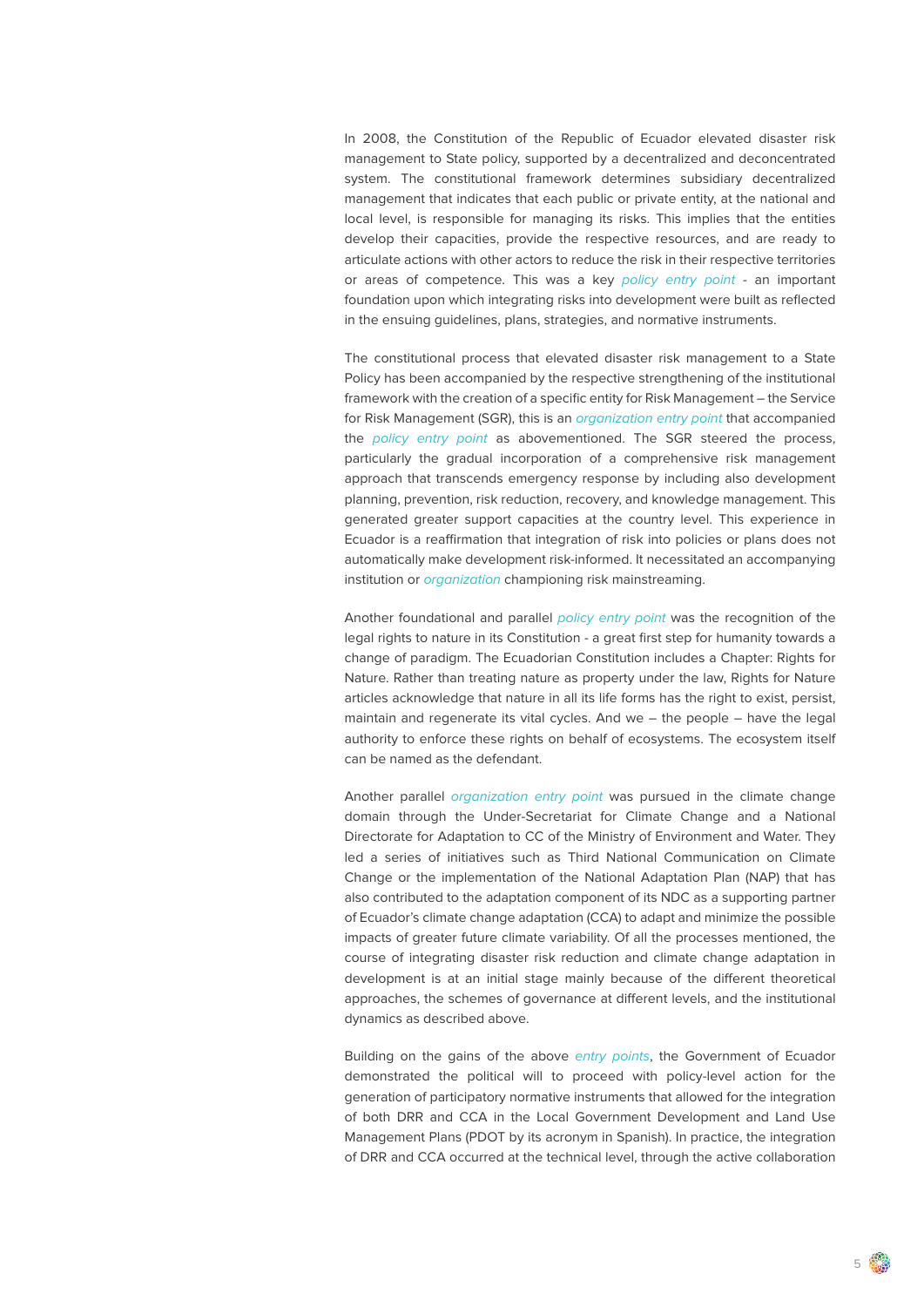between representatives of the SGR and the Under-secretariat of Climate Change. This points specifically to coordination and responsibilities as an important sub-entry point of *organization* – through an inter-ministerial and intersectorial coordination platform which is an important starting point for discussion and dialogue on mainstreaming to take place.

Also, the work under the *organization entry point* went ahead by developing a set of PDOT Guidelines, which are *procedures and tools* in support of mainstreaming. The effort focused on the review, feedback, and consensus-building of the tools generated by each entity and on the technical terminology used in the so-called "Toolbox for the integration of climate change criteria into the PDOT". In particular, the part relating to climate hazards, the biophysical effects of these hazards and the respective impacts on natural and human systems prioritized by each local government. The tool development process served as a driver for integrated and/ or joined-up DRR and CCA mainstreaming in Ecuador.

The NDC preparation process played as a *policy entry point*, specifically under the *policies, strategies, and plans* sub-entry point where it harnessed further the organization sub-entry point of coordination and responsibilities. This was exemplified by the SGR and the Sub-secretariat of Climate Change of the Ministry of the Environment and Water working jointly on the PDOT Guidelines.

The Nationally Determined Contributions (NDCs) formulation process, carried out between 2018 and 2019 paved the way for the DRR and CCA community to strengthen their relations. They then decided to carry on forward to work together on Guidelines to integrate climate change into development plans. The NDC formulation process also opened up support for a knowledge entry point, specifically the finalization of the greenhouse gas inventories for the years 2014, 2016, and 2018 under the 2006 IPCC methodology. As a result, Ecuador received non-reimbursable funding for the pilot programme for REDD+ Results-Based Payments of the Green Climate Fund, a *finance entry point*. This constitutes a monetary recognition for national achievements in terms of reducing forest carbon emissions after complying with all the requirements established by international conventions.

The crucial role of programmes and projects, another organization entry point, on mainstreaming DRR and CCA in development, such as the PLANACC project supported by UNDP, cannot be overemphasized enough. It helped turn policy and plans into practice by facilitating joint actions. In addition, it has provided an impulse for other joint initiatives such as the one outlined in initiative 2 on 'Climate change adaptation guidelines to manage the risks of disasters caused by hydrometeorological hazards that affect human settlements.' There was an agreement reached between the SGR and the PLANACC Project for a new normative instrument on incorporating climate change adaption into the management of disaster risk in the context of human settlements. Again, another stellar example of how the organization entry points of programmes and projects and coordination and responsibilities can set the stage for the policy entry point on standards under which the normative instrument or the climate change adaptation guidelines for human settlements may fall under. This is a very recent initiative though, with which it is expected to advance in the process of collaboration and synergy work, aimed at having public policy and technical instruments that ensure the timely and effective risk management of the impacts caused by climate and weather events.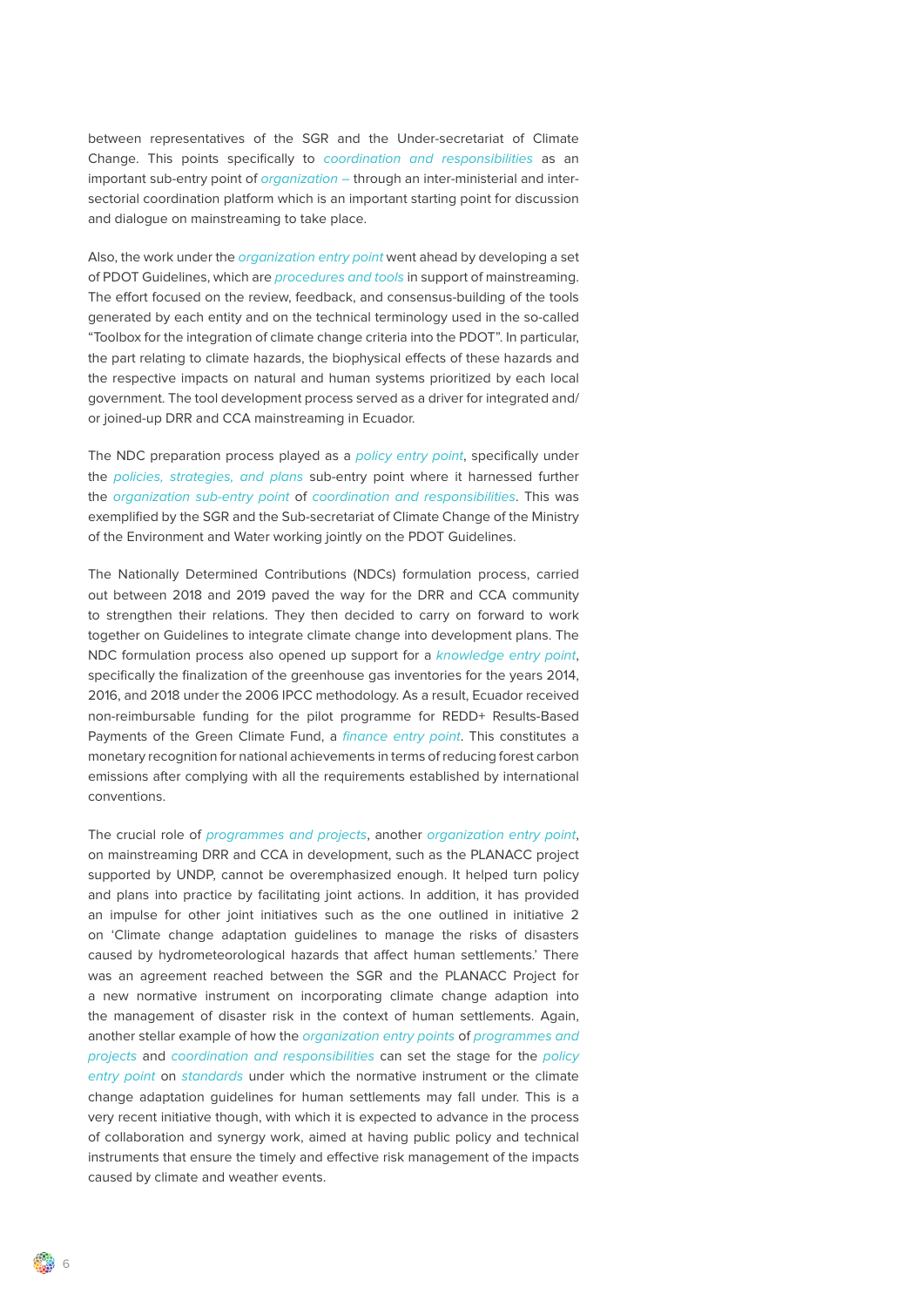Moreover, the ongoing regional initiative implemented in the Coastal City of Esmeraldas in Ecuador has capitalized on one of the organization entry points, that is - *programmes and projects*, as it involved risk-informing the project activities e.g., incorporating climate variable in protection works and green infrastructure. A key feature of the projects implemented in Esmeraldas is ensuring the active involvement of at-risk populations in the process. This is a very prominent stakeholders entry point that calls for the active participation and accountability of communities and the people so that all project activities have an actual impact in reducing vulnerabilities. Only with the participation of the population will riskinformed and sustainable development be fully realized. All these facilitated the integration of DRR and CCA as there is support from central, regional, and local governments to implement activities that reduce the vulnerability of communities and contribute to sustainable development. The willingness of the government at different levels allowed for the acquisition of resources from the Adaptation Fund for the implementation of the project, with support from CAF as the implementing entity and UNDP as the executing entity. This exemplified how the *organization* entry points reinforced the finance entry point of resource mobilization.

In essence, Ecuador's journey on mainstreaming DRR and CCA into development shows a heavy reliance on policy and organization entry points as elaborated above. Both *finance* and *stakeholders' entry points* have often played supporting and/or reinforcing roles to *policy* and *organization*. It is also worth noting that Ecuador had limited use and/or support for the knowledge entry point.

#### **Mainstreaming Results**

- Effective agreement for joint work in the formulation phase of the adaptation component of Ecuador's NDC and its respective Implementation Plan
- Ongoing synergy for the generation of a useful technical instrument for disaster risk management that integrates the climate change adaptation dimension
- The willingness of the different institutions involved in the project to work collaboratively on DRR and CCA.
- Capacities developed of different actors concerning the issue of green infrastructure as a mechanism for disaster risk reduction and adaptation to climate change

### **Challenges and Opportunities**

Risk-informed development in Ecuador is no easy feat. While there are quite good indications of progression in mainstreaming of DRR and CCA in development, it remains a fragile process due to political factors, human development impacts of Covid-19, the fiscal crisis, among others. Specifically, political factors such as the 2021 national elections in Ecuador may impact the sustainability of the policy and organization entry points. The natural consequence of the change of political leadership is the re-organization of the ministerial cabinet. This alone could have far-reaching effects on the sustainability and continuity of policies and strategies. The momentum of the joined-up DRR and CCA actions emerging at a time of the election year in Ecuador may be curtailed if and when, for instance, the next ministerial leadership doesn't share the same vision as the incumbents. Optimistically, the election in Ecuador may also present an opportunity for this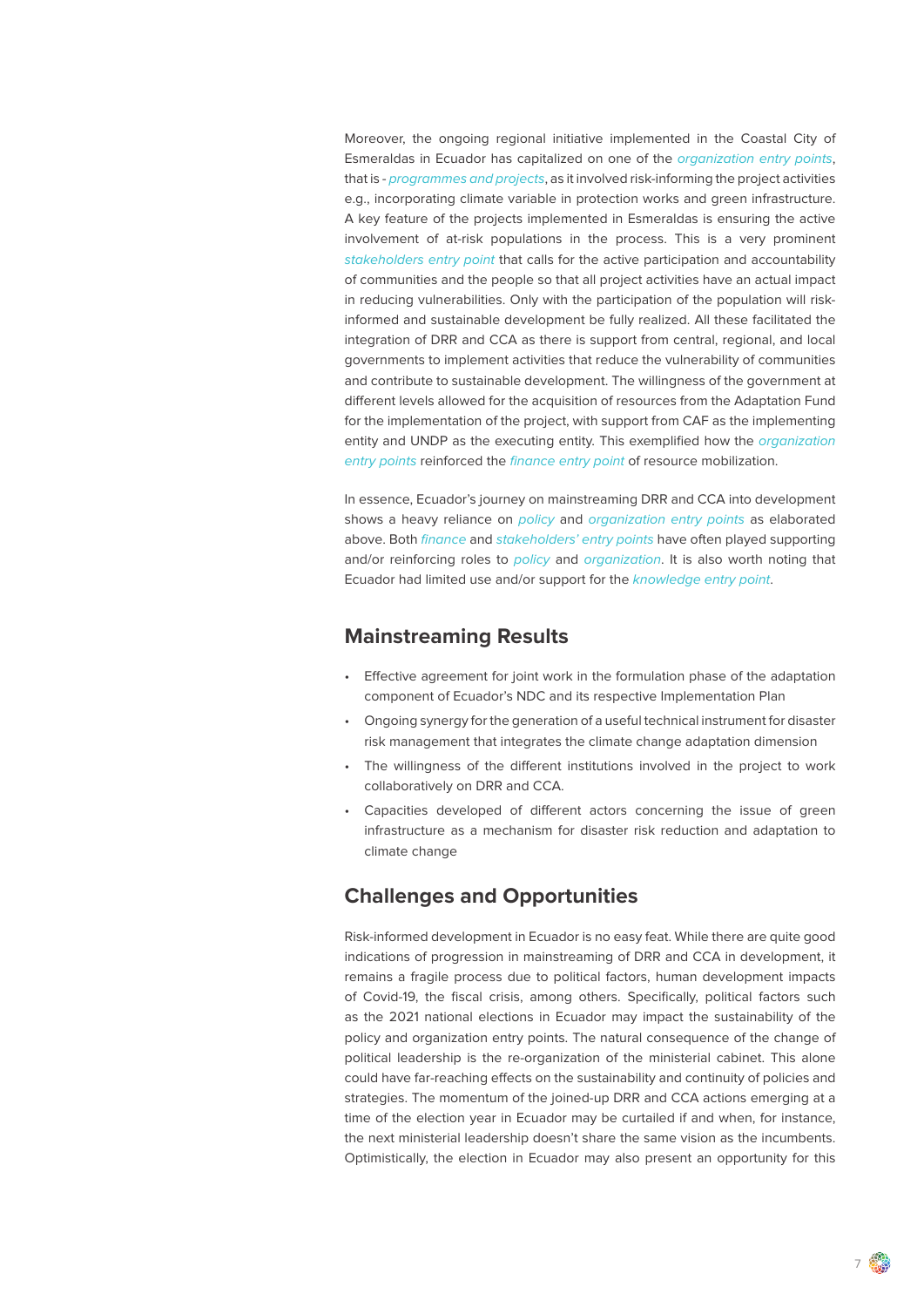process to improve a more green agenda in the post-pandemic context of the coming years. The lack of funding may also affect the trajectory of joined-up actions. Furthermore, there remains a lot to be done to overcome ideas and positions of "individual institutional 'siloed' action.

#### **Ecuador's mainstreaming narrative in a snapshot**



As already earlier pointed out, Ecuador has almost nothing of the knowledge entry point to speak of. While the policy and organization entry points may be slowed down by the upcoming election year and immediate periods of transition thereafter, it would be an opportunity to strengthen the knowledge entry points, specifically, on awareness and education and risk assessment and analysis to better inform the green infrastructure initiative, for instance. An opportunity also presents for strengthening the entry point on monitoring & evaluation, compliance and monitoring. For instance, to ensure compliance, enforcement, and implementation of guidelines for local government development and land management or the climate change adaptation guidelines for human settlements. On another note, it is also good for Ecuador to revisit the stakeholders' entry point of the private sector and civil society engagements. As it is now, Ecuador relies much on Government as the primary stakeholder. The private sector and even civil society are almost absent in the whole mainstreaming narrative.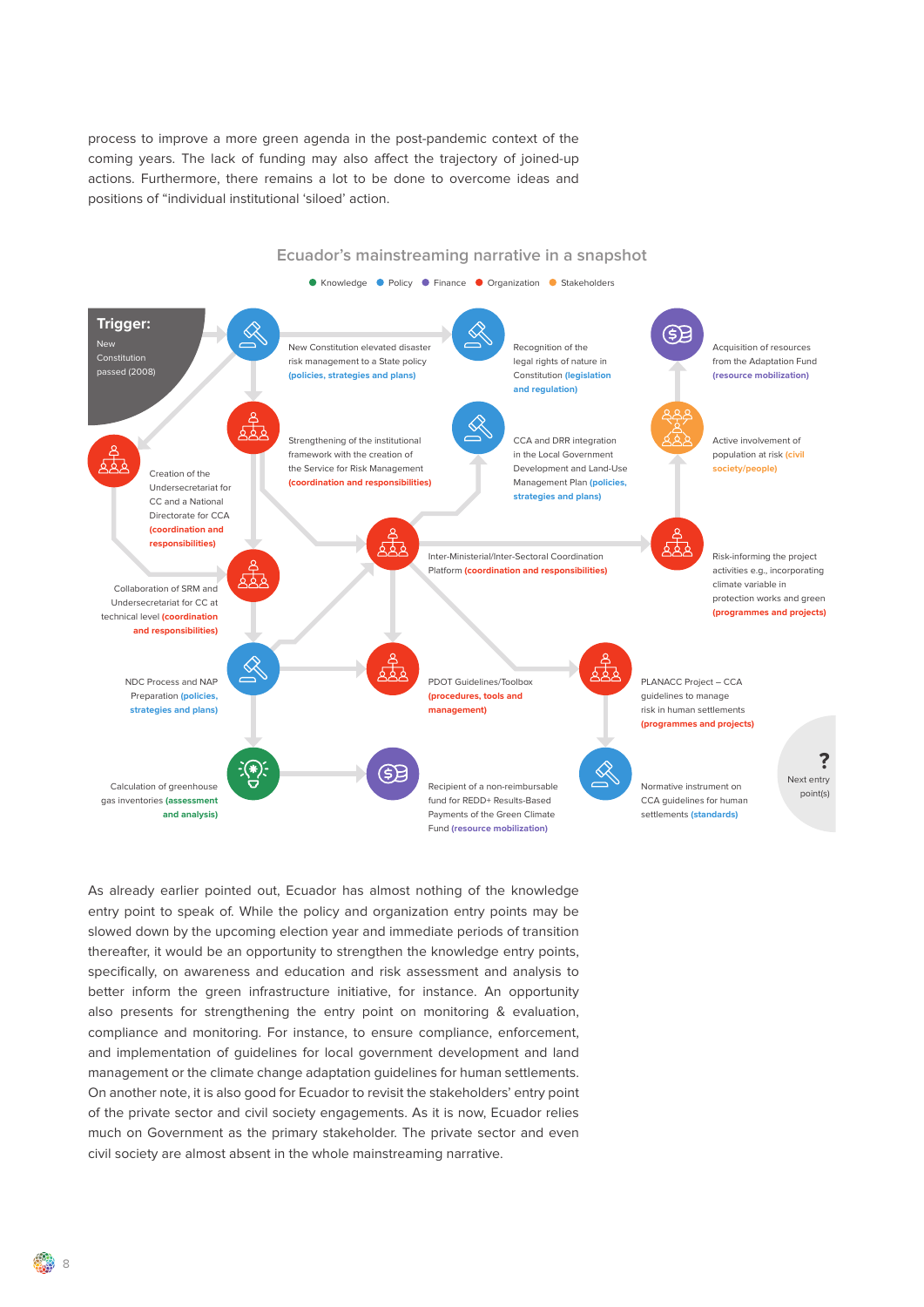## <span id="page-8-0"></span>**2. Country Case Study: Lebanon's Mainstreaming Chronicle**

### **Lebanon Risk: A Synoptic Vignette**

Lebanon, a country of 5.9 million inhabitants known for its fragile stability, is exposed to a range of natural and manmade hazards, crises, and disasters that are often associated with human and socio-economic losses that have deterring effects on lives, livelihoods, and development. Throughout its past and recent history, Lebanon has witnessed many hazards and crises that reflect the importance and need of having strong disaster risk reduction strategies and mechanisms in place to safeguard lives, assets, and development gains. Based on the National Council for Scientific Research – Lebanon (CNRS-L), which is the scientific arm of the Lebanese Government, the major natural hazards that Lebanon is prone to include flooding, landslides, storms with accompanying floods, and forest fires.

Climate change is expected to increase the frequency of these disasters, with increases in drought, sea-level rise, storms' intensity, forest fires and pest outbreaks, heat stress as well as damaged infrastructure. Moreover, studies show that for particularly dry years, when total annual precipitation is low, overall GDP is estimated to have lost more than 60% compared to years when total precipitation reached its optimal.

This risk complexity is even more pronounced in Baalbek Hermel, one of the poorest regions in Lebanon with poverty levels reaching 66 percent and where half of the population is thought to be unemployed. The area is increasingly affected by floods caused by surface run-off water due to torrential rains, poor soil infiltration, and deteriorated vegetation cover. The area has witnessed more than 12 flashfloods between 1994 and 2018 resulting in death and damage to assets including dwellings, infrastructure, and agricultural lands. Climate change only comes to exacerbate the numerous existing socio-economic and environmental issues, especially that climate models show the Baakbek Hermel region as one of the most impacted regions in Lebanon. In June 2018, a severe flash flood event took place in the region. Torrential rain swept the Bekaa Valley in an unusual bout of stormy weather, causing massive damage to houses, destruction of assets mainly agricultural lands which are a critical source of livelihood for residents, infrastructure, roads, schools, and small commerces.

### **Mainstreaming Initiatives**

Lebanon has some key initiatives on DRR and CCA mainstreaming into development to vouch for. These are either ongoing or planned initiatives and include as follows:

First is the Nationally Determined Contribution Support Programme NDCSP that commenced in 2017 and is expected to culminate this year 2020. It is an economy-wide and country-wide initiative that focuses on both DRR and CCA. It is implemented with the partnership of UNDP, EU, Germany, and Spain- Ministry of Environment.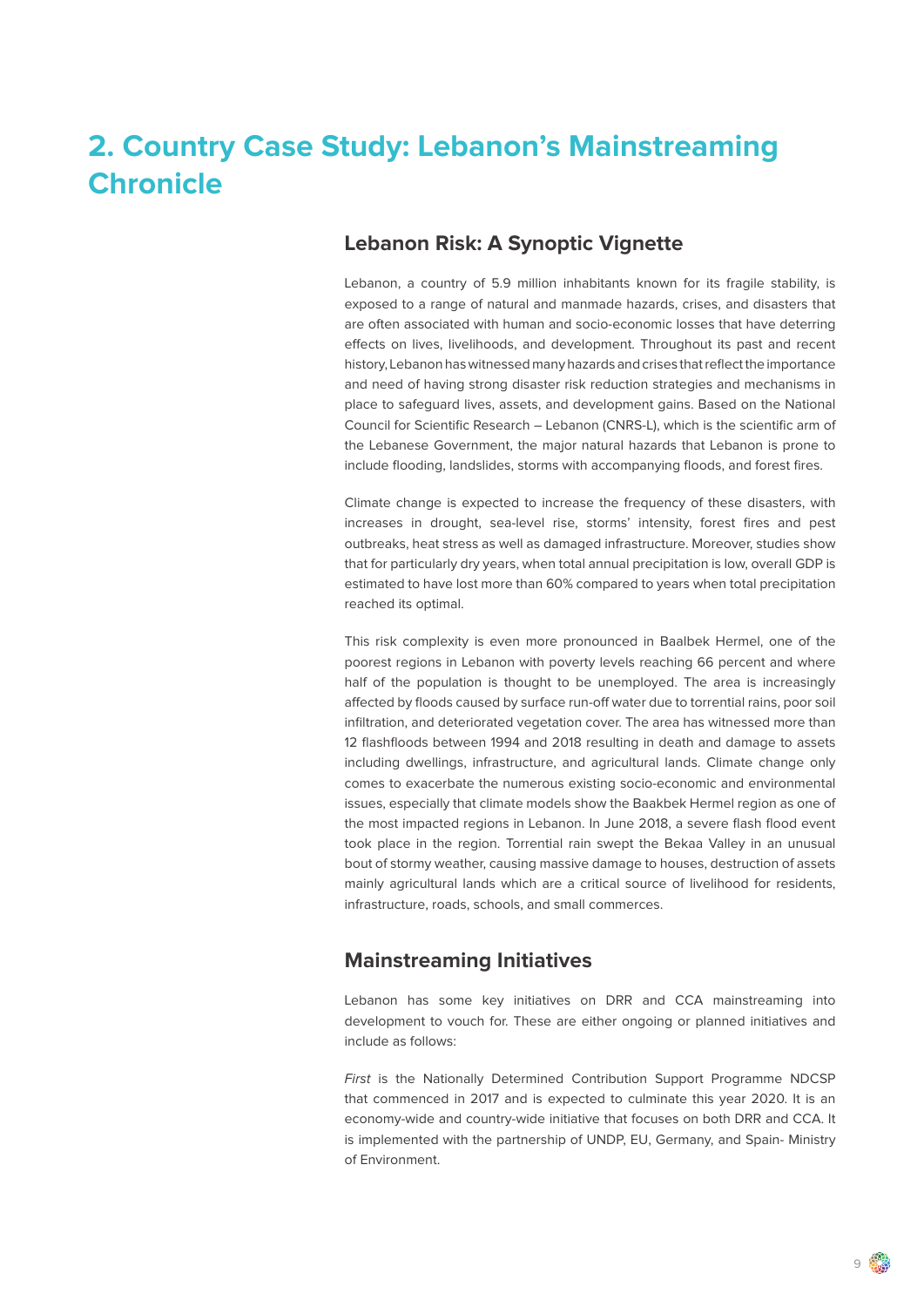Second is the Climate Smart Agriculture: Enhancing Adaptive Capacity of the Rural Communities in Lebanon (AgriCAL) implemented under a partnership of IFAD, Adaptation Fund, Ministry of Agriculture. This preceded the NDC initiative and was initiated in 2012. It has a sector-based focus on Agriculture and Fishery but also national level in scope.

Third is the Ministry of Agriculture Strategy 2020-2025 under a partnership of FAO and the Ministry of Agriculture. This is a very recent initiative started in 2020 stretching up to five years to 2025. It has a national level in scope and focuses on the Agriculture and Fishery sectors.

Fourth is the planned 'National Strategy for Disaster Risk management/reduction'. This is at its preparatory stage supported by UNDP in partnership with the Presidency of the Council of Ministers. It is designed for a 4-year duration, an economy-wide and nationwide initiative with a DRR and CCA focus, specifically on the strategy that focuses on understanding disaster risk and entails policies that are cross-cutting between DRR, SDG, and CCA.

### **Description of Mainstreaming Entry Points**

Twenty-fifteen (2015) was a remarkable year for development for the world. In Lebanon, this embedded a very important overarching policy sphere of action, that is, the adoption and accession to the triple global framework of the 2030 Agenda, the Sendai Framework for Action, and Paris Agreement. To simultaneously manage disaster risk and strengthen climate change adaptation, Lebanon adopted these frameworks that explicitly highlighted cross-cutting linkages including strengthened resilience and adaptive capacity to climate-related hazards and natural disasters in all countries; integrate climate change measures into national policies, strategies, and planning; improve education, awareness-raising and human and institutional capacities on climate change mitigation, adaptation, impact reduction, and early warning; promote mechanisms for raising capacity for effective climate change-related planning and management in less developed countries and small island developing States, including a focus on women, youth and local and marginalized communities.

The 2018 floods in the Baalbek Hermel region prompted Prime Minister Hariri to mobilize the Disaster Risk Management Unit of UNDP located at the Presidency of the Council of Ministers to coordinate the response and to take the needed measures for future events. This exemplifies *leadership and advocacy*, a key policy sphere of action - a demonstration of high-level commitment and leadership that is key in the mainstreaming process. Moreover, one of the official decisions and policies supporting the DRM work was Circular 3/2019 issued by the Prime Minister which officially mandates the DRM Unit as the entity that has been tasked to ensure cooperation and coordination among all public administrations, public institutions, councils, bodies, municipalities and the federation of municipalities in the field of disaster risk reduction. This leverages on the entry point of political leadership and advocacy, and acknowledges that Governments cannot singlehandedly address the complexities of risk management, hence the need to strengthen the involvement of critical actors. Lebanon then capitalized on partnerships and networks, a stakeholders sphere of action to realize this. The Prime Minister launched an initiative to shift from response to prevention

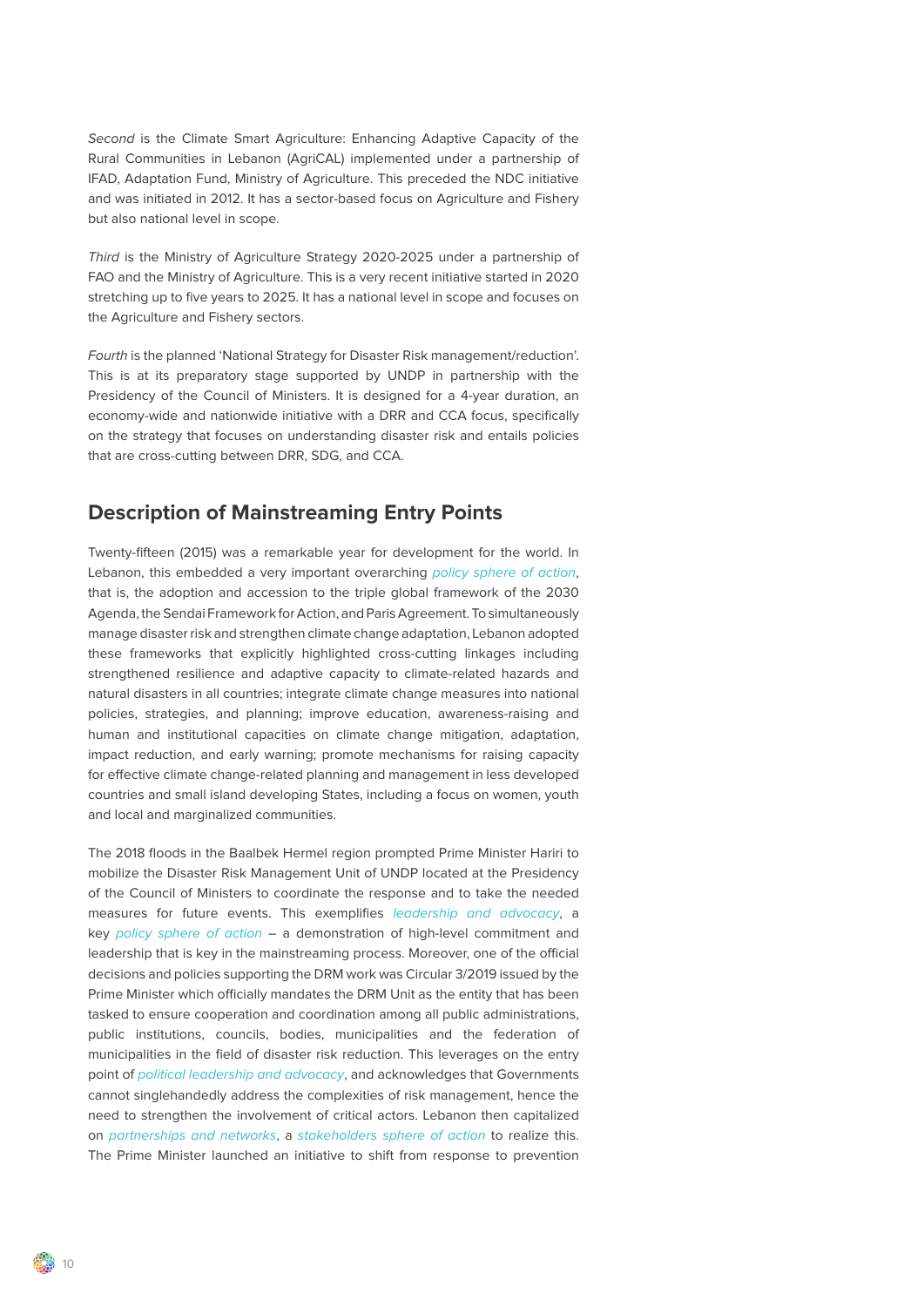and mitigation to tackle the problem that was coordinated through the Disaster Risk Management Unit. The DRM Unit conducted a mapping of concerned stakeholders both from the national technical disaster risk reduction committee and from stakeholders directly concerned by the flooding such as local authorities.

To leave no one behind and building on a very crucial stakeholders sphere of action – the Government as primarily responsible for coordination, oversight, and ensuring that risk-informed plans and policies are implemented, a working group gathering all stakeholders was established including local authorities, field agencies, concerned ministries, and national actors. This was further reinforced by a knowledge sphere of action, specifically, awareness-raising and education entry point making the working group understand the climate and non-climate hazards and risk at stake, their impacts, and cross-cutting issues through the DRM Unit's introduction of a methodology to approach the problem based on best practices in the field joining both scientific and community-based approaches. With enhanced understanding and awareness, the working group aimed to discuss proposed DRR and CCA solutions and come up with common grounds and recommendations that can be implemented to mainstream, develop and put in place comprehensive mitigation, adaptation, and prevention plans to limit the impact of floods in the most vulnerable areas.

The methodology introduced by the DRM Unit highlighted, even more, the interlinkages of other important mainstreaming spheres of action such as knowledge, organization, and policy. First is understanding disaster risk, a knowledge entry point of assessment and analysis. Following several focus groups meetings conducted with stakeholders, the Prime Ministers' Office requested the National Council for Scientific Research – Lebanon (CNRS-L) which is the scientific body of the Lebanese Government, to conduct a detailed multi-hazard risk assessment for the flood-prone region of Baalbek-Hermel and specifically the village of Ras Baalbeck which was most impacted. The purpose of the risk assessment was to identify the intensity and geographic limitations of potential flooding and communities at risk based on different flooding scenarios. Detailed mapping of the region was conducted and a hydrological simulation was developed. The above results supported CNRS-L to assess the quantity of rainfall, debris, lands impacted, assessment of flood plains, ponds established, agricultural lands, retention walls, and causes of the flood.

The assessment provided a framework for flood risk measures including naturebased solutions. The study recommended two types of interventions to mitigate and prevent flooding to limit the impact of floods in the most vulnerable areas. The proposed interventions include conducting a study for the establishment of a dam at Em Kahled Point, while the second recommendation included the rehabilitation of the ponds and river flood plains. The report also included several recommendations that were used as the basis for the working group to discuss, adopt and come up with a common action plan. The knowledge sphere of action, specifically, the multi-hazard risk assessment, resulted in the development of a risk-informed *action plan*, a *policy sphere*, that includes risk reduction actions such as clearing of flood plains, conducting a further study on the establishment of the dam, and other nature-based solutions such as maintenance of ponds and planting trees. This also led to the development of some preparedness plans and measures – also a policy sphere of action.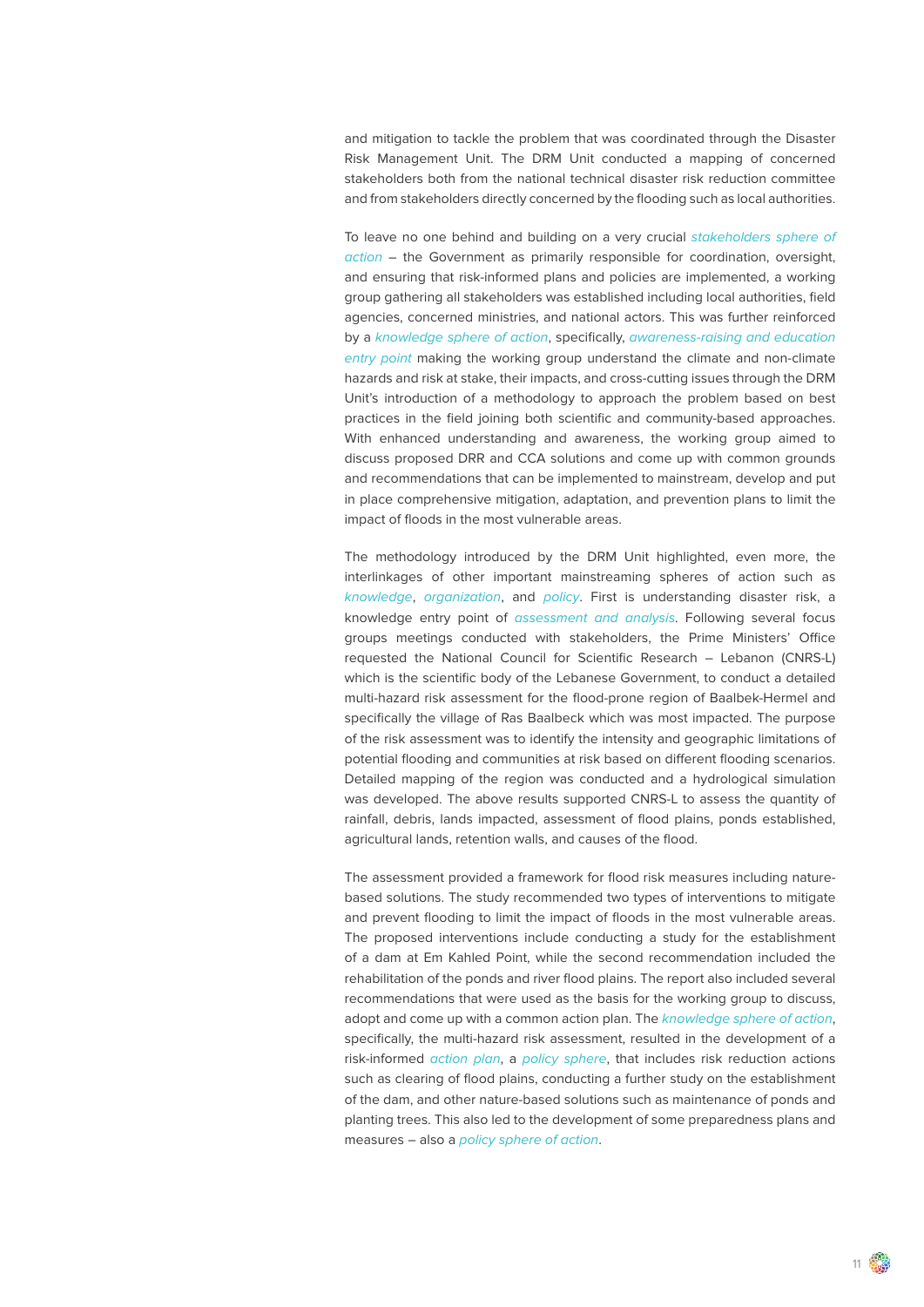Furthermore, the knowledge sphere of action – risk assessment entry point also led to an organization sphere of action of coordination and consensus across levels to set up a unified action plan. Following the assessment, a technical working group was established including concerned stakeholders: the Ministry of Energy and Water, Ministry of Public Works, Ministry of Agriculture, Council for Development and Reconstruction (CDR), Lebanon Human Rights Commission (HRC), Governor of Baalbek Hermel, Civil Defence, Directorate of Municipalities, CNRS-L, Lebanese Red Cross, Directorate of Litani River, UNDP and the concerned municipalities. The findings and recommendations of the risk assessment served as the basis for planning and the said action plan was later presented to the Prime Minister for adoption.

This interlinking and dynamic nature of the different mainstreaming entry points is further illustrated by the ensuing high-level adoption by the Prime Minister of the unified action plan. This is a *legdership and advocacy* sub-entry point under the policy component. The unified action plan was disseminated to concerned ministries, governorates, and agencies for adequate action. The Prime Minister's communique, a crucial policy sphere of action, requested the implementation of the recommended nature-based solutions such as planting trees, rehabilitation of critical infrastructure, cleaning mainstreams, along with setting up long-term risk reduction and mitigation plans. The letters were officially sent by the Prime Minister to concerned stakeholders in March 2019. The Prime Ministers' adoption highlights the shift from response to investing in prevention and mitigation and sets forth good governance and accountability among concerned sectors and entities. The Prime Minister's communique to the concerned ministries and agencies directed the implementation of the relevant activities within the action plan based on its mandate and from within its budget. It is worth noting that internationally mainstreaming DRR financing from within institutional budgets is recommended and not as a separate budget.

### **Gains in Mainstreaming and Ways Forward**

Anecdotally, in the last two years since the implementation of a risk-informed unified action plan for response, mitigation, preparedness, and development, the Baalbek Hermel region has so far not been affected by the annual recurrent floods.

The combination of entry points of high-level leadership (policy) championing the initiative, and the conduct of multi-hazard risk assessments (knowledge) to inform the development of risk-informed action plan  $(polic$ ), accompanied by the engagement of all critical actors at all levels of government (stakeholders) including partnerships with UNDP (stakeholders) and a functioning working group that steered the assessment and planning process (organization) resulted to the successful mainstreaming of CCA and DRR in development in Lebanon, particularly as demonstrated in the case of the Baalbek Hermel region.

Consequently, moving forward, Lebanon is embarking on strategic policy and knowledge spheres of action for mainstreaming DRR and CCA in various governmental plans and strategies. Notably, the recent Ministry of Agriculture Strategy 2020-2025 that included CCA and DRR across its 5 pillars is a concrete demonstration of how to cascade and push further forward the mainstreaming efforts. Building on the gains achieved as exemplified by the experience in the Baalbek Hermel region, a new policy sphere of action is taking shape in the new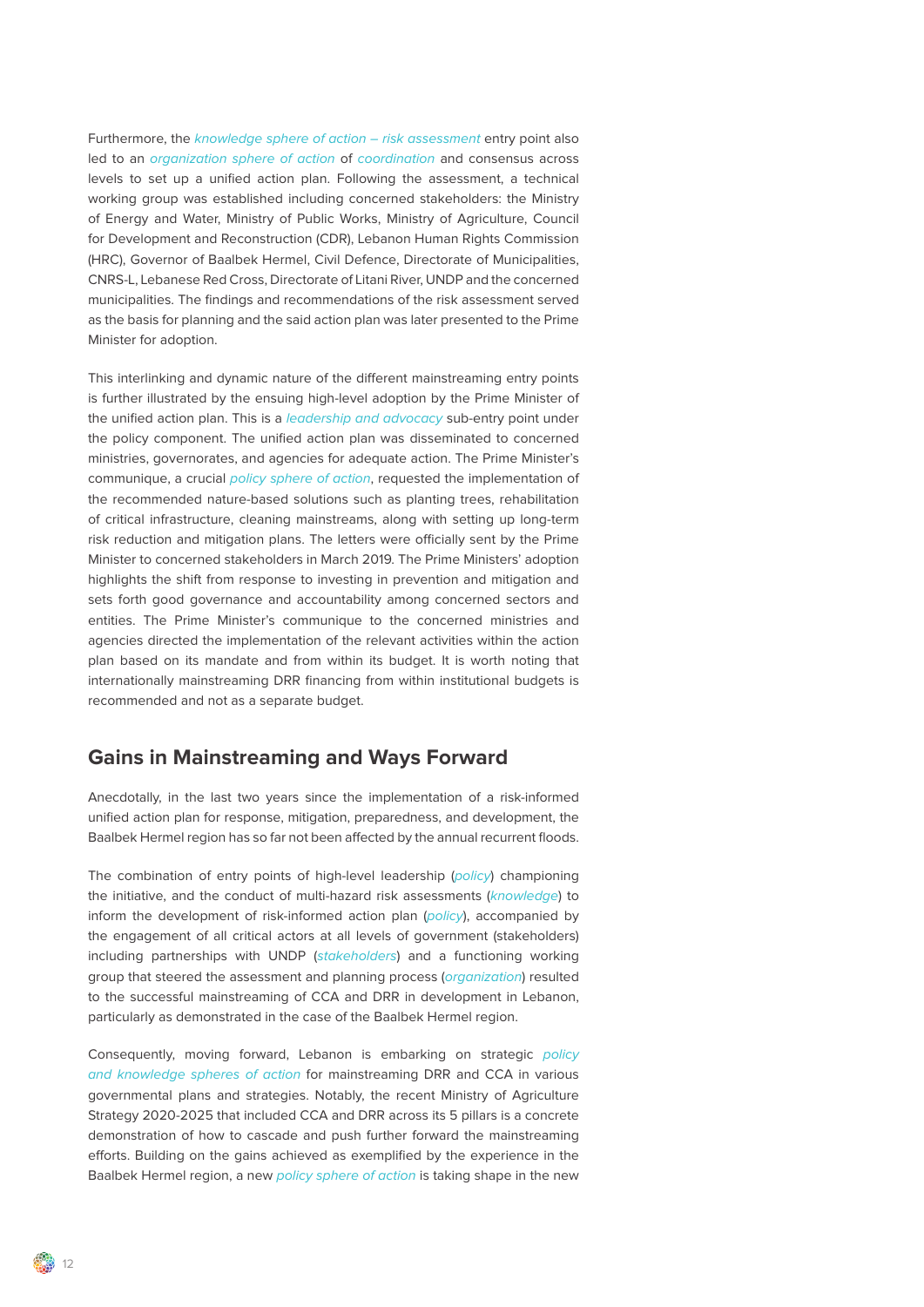Agriculture Sector Strategy which highlights the importance of adaptation and disaster preparedness under programme 4.1 "Increase climate change adaptation and encourage related private investment along the agrifood value chains" and programme 5.4 "Create enabling conditions for the development of agricultural insurance also to mitigate the impacts of natural disasters."

The updating of Lebanon's 2020 Nationally Determined Contributions (NDC) also served as an important platform for sustaining the momentum for mainstreaming as DRR is integrated as one of the seven (7) adaptation priorities of Lebanon, aiming at "Reducing disaster risk and minimizing damages by copying and adapting measures targeting natures hazards and extreme weather due to climate change". This is done by conducting multi-hazard risk assessment (*knowledge*), updating/revisiting flood, fire and drought risk maps (knowledge), upgrading multi-hazard early warning platform and updating of the National Forest fire management strategy" (policy).

In addition, the ongoing preparation of the national DRR strategy includes key policy spheres of action. Examples include (a) setting policies to evaluate the linkages between disaster risk, sustainable development, poverty, and climate change and its adaptation; and (b) integrating CCA into specific DRR strategy procedures and actions such as reviewing data related to disaster loss as a result of climate change, linking the disaster loss database to actions related to poverty reduction, etc.

#### **Lebanon's mainstreaming chronicle in a snapshot**

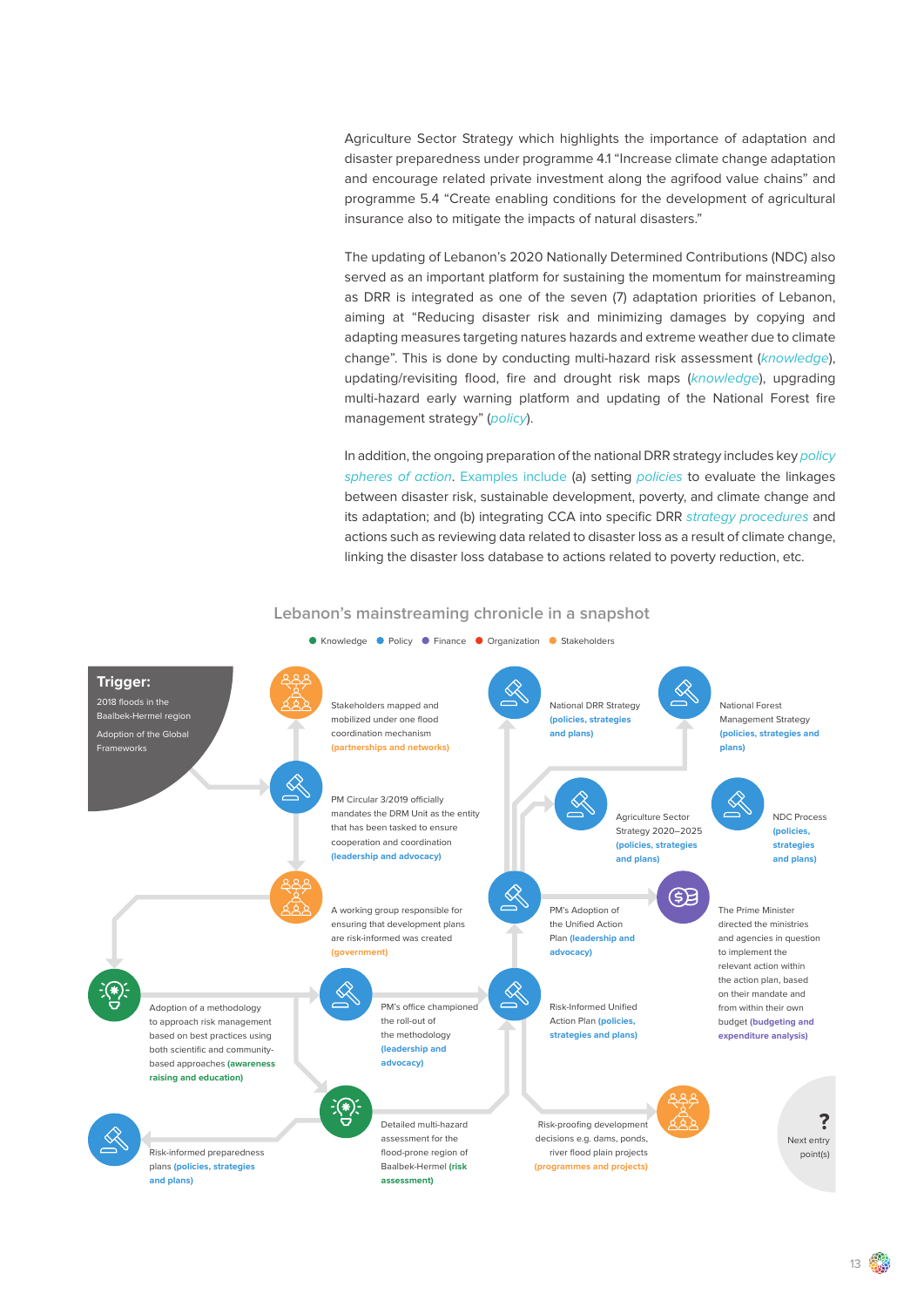# <span id="page-13-0"></span>**3. Country Case Study: Moldova's Mainstreaming Trajectory**

### **Moldova's Risk Landscape**

Moldova's economy, population, and environment are highly exposed and vulnerable to natural hazards and climate change as a result of the geographical location and its natural characteristics. The Republic of Moldova is prone to different kinds of natural hazards, including drought, floods, severe weather, earthquakes, and landslides. Average annual losses from hydrometeorological hazards comprise around three percent of GDP. They have a severe impact upon the rural population of Moldova, which makes up around 60% of the total population and depends largely upon agriculture for their livelihood. Overall annual losses from geophysical hazards account for 0.9% of GDP. These primarily threaten infrastructure, homes, and public buildings, especially in the capital city.

Climate variability has accelerated in the last few decades. Meteorological hazards, particularly drought and floods, have become more frequent and intense. Drought is a major risk, and catastrophic droughts impact the country every 7 years. Climate change could also potentially increase the frequency and magnitude of flooding. In 2008, floods from torrential rains caused 120 million USD in damage to houses, bridges, and roads and flooded 7,500 hectares of agricultural land.<sup>1</sup> While precipitation is expected to decrease by the 2040s, rainfall events are expected to be larger. Almost half of all Moldovan communities are located in flood-prone areas and approximately 45,000 ha (approximately 2% of agricultural land) have a history of being waterlogged.<sup>2</sup> In line with climate scenarios, in Moldova the average temperature is expected to increase by 2–3ºC by 2050, resulting in more acute weather patterns and in increased frequency and magnitude of droughts, floods, and other events.

### **Mainstreaming Initiatives**

In Moldova the following CC/DRR initiatives have been implemented up to date:

Initiative 1 is the Disaster and Climate Risk Reduction Project (Phase II) implemented in 2013-2016 at national and local levels. Its focus was on DRR - development of national and local disaster risk management capacities implemented in partnership with the Civil Protection and Emergency Situations Service and Ministry of Interior.

Initiative 2 is the National Adaptation Planning Process. The first iteration was implemented in partnership with the Ministry of Environment from 2013-2017 . It particularly dealt with the sectors on Health, Forestry, Transport, Energy, and Gender and implemented both at the national and local levels and focused on CCA- development of medium- and long-term capacities for planning and budgeting for climate change adaptation.

Initiative 3 is the Promotion of climate change and disaster risk reduction solutions in the water and civil protection sectors for enhanced rural resilience<sup>4</sup>. This was implemented in partnership with the General Inspectorate for Emergency

- 1 WHO. 2008. Floods in Moldova, Romania, and Ukraine; Ministry of Environment and Natural Resources. 2009. Second National Communication of the Republic of Moldova Under the UNFCCC.
- 2 World Bank. 2013. Reducing the vulnerability of Moldova's Agricultural Systems to Climate Change: Impact assessment and adaptation options. World Bank: Washington, DC
- Fund support by Austrian Development Agency
- Fund support by Austrian Development Agency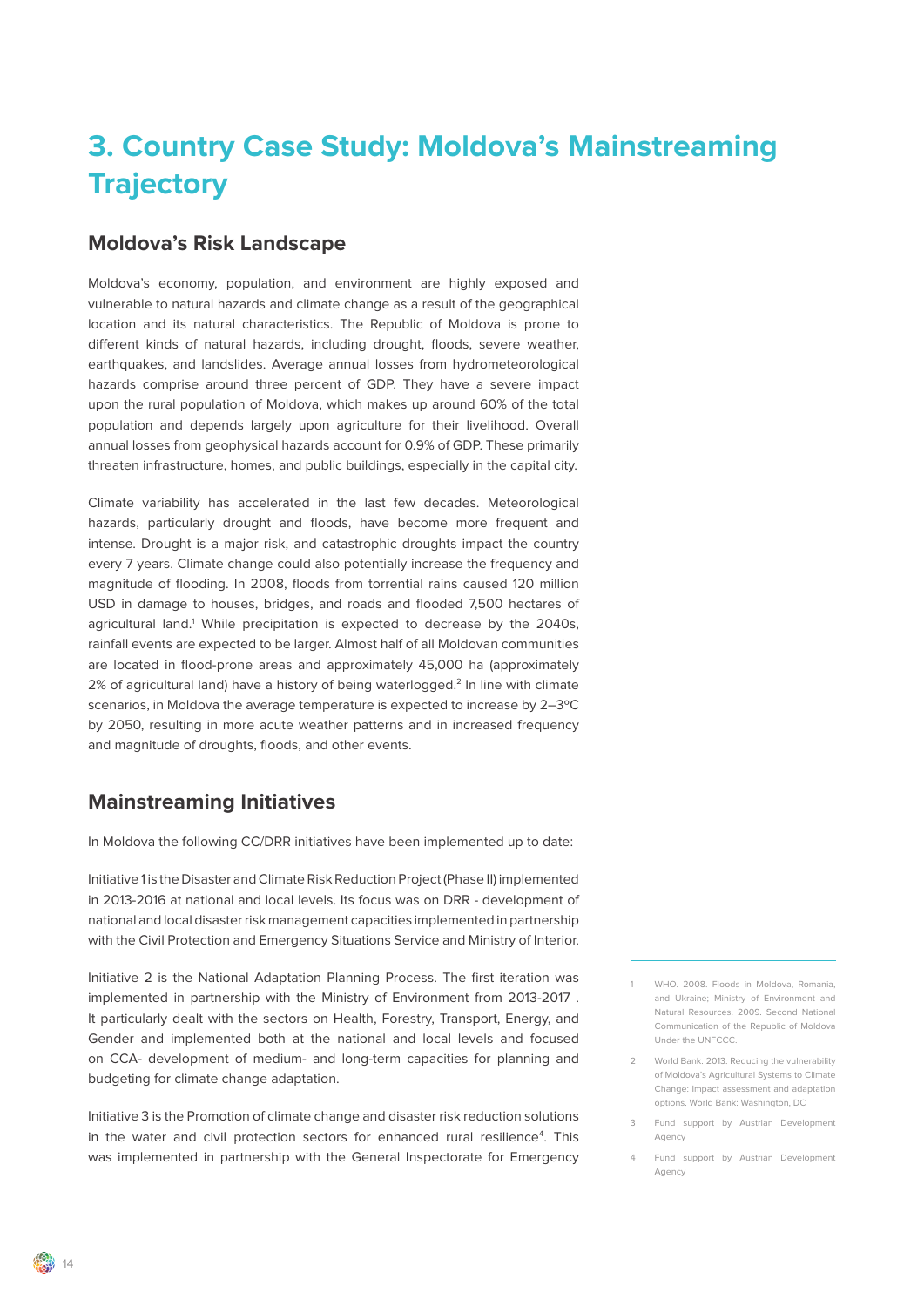Situations from 2018 to 2021 and the focus was on CCA&DRR, increasing the resilience and adaptive capacities of rural communities to climate change and disasters.

### **Description of Mainstreaming Entry Points**

Moldova's mainstreaming pathways began around the years 2009/2010. At that time, CCA and DRR mainstreaming were pursued independently of each other. It was only in 2018 that joined-up CCA and DRR mainstreaming was initiated. The ensuing narratives present these mainstreaming trajectories.

At the outset, the mainstreaming trail of the Republic of Moldova could be traced back to the 2009/2010 National Human Development Report where climate change was brought to the fore as a threat to human development and came up with a menu of adaptation options for Moldova. This was further reinforced in 2013 by the risk analysis offered by the Country's Third National Communication to the UNFCCC. Both entailed assessment and analysis entry points under the Knowledge sphere of action. These knowledge spheres of action led to the 2014 National Adaptation Strategy (NAS) – policies, strategy and plans entry point under the Policy sphere of action. The approved National Adaptation Strategy created space for Climate Change Adaptation (CCA) mainstreaming into sectors, notably the Transport and Logistics Strategy 2013-2022 and the Energy Strategy of the Republic of Moldova where recommendations for mainstreaming were put forward and laid the foundation for mainstreaming in the NAP2 process.

Subsequently, the NAP process proceeded with an Organization sphere of action, specifically the institutional capacity development – a capacity entry point - on climate change adaptation planning of different line ministries and agencies of the Republic of Moldova. This was done through thematic workshops, roundtables, and meetings organized for key sectoral stakeholders with special focus on Ministry level decision-makers and technical planners of Ministry of Health, Ministry of Transport and Road Infrastructure, Ministry of Environment, Ministry of Regional Development and Construction, and Ministry of Agriculture and Food Industry. As a consequence of both these policy and organization spheres of action, the Climate Change Coordination Mechanism (CCCM), a cross-sectoral multi-stakeholder coordination mechanism – Organization Sphere, coordination and responsibilities entry point – was put in place. This mechanism interlinks sectors during the planning and implementation of adaptation actions. In parallel, the policy and organization entry points also paved the way for another knowledge sphere of action, specifically the M&E, Compliance and Reporting entry point. This refers to the Monitoring and Evaluation (M&E) framework/system that is being developed and is linked to the coordination mechanism of the adaptation process. This will be finalized under NAP2. This would respond to the need of monitoring and evaluating the effectiveness of developed policies and implemented measures. Evolving alongside the coordination mechanism and the M&E system is the implementation of the Climate Budget Tagging (CBT) procedure and its incorporation into the M&E system – a budgeting & expenditure analysis entry point of the Finance sphere of action. A methodological guideline on climate tagging of the national public budget was developed including a guide on cost-benefit analysis – this is another organization sphere of action, specific procedures, tools, and management entry point. The Monitoring and Evaluation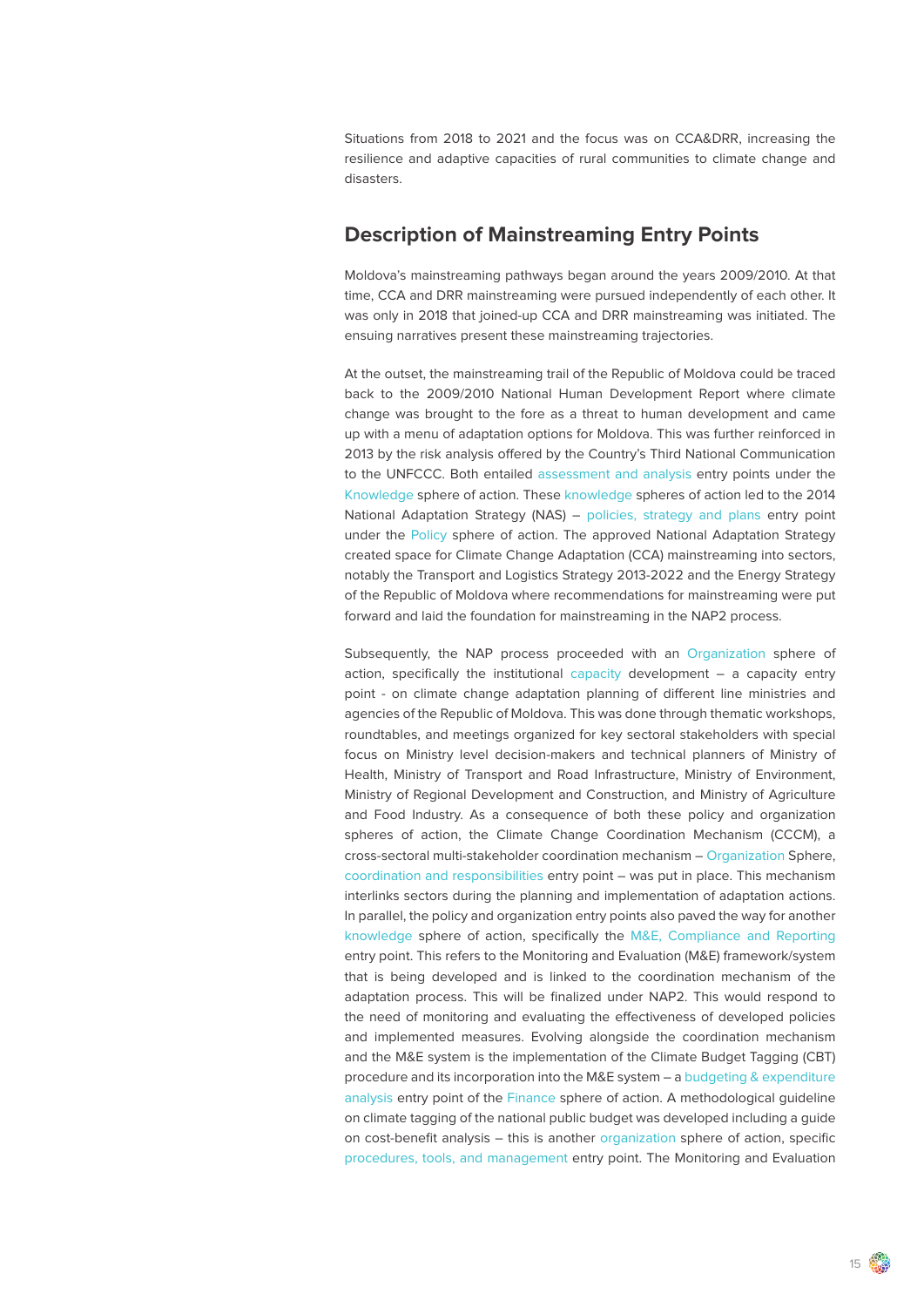(M&E) framework also facilitated the development of the Climate Change Adaptation Information System, an indicator-based monitoring and reporting system. It is an online portal and monitoring platform accessible via this link [www.](http://www.portal.clima.md) [portal.clima.md](http://www.portal.clima.md) initially developed under the 1<sup>st</sup> NAP process and will be further strengthened under the NAP2. This is another M&E, Compliance, and Reporting entry point from a knowledge sphere of action.

The NAP process also facilitated the mainstreaming of climate change adaptation into sectoral strategies e.g., health, forestry, and agriculture (Policy sphere of action - policies, strategy and plans entry point). These resulted in a number of guiding documents i.e., the Guide on Mainstreaming Climate Change into Moldova's Plans, Policies and Strategies, the Guide on mainstreaming climate change adaptation measures into transport and energy sectoral policies, a glossary of climate change adaptation terminology, and the methodological guide on the implementation of conservation agriculture in Moldova. These guidelines comprise the organization spheres of action, specifically through the procedures, tools, and management entry point.

CCA was also mainstreamed into six district-level development strategies, adaptation plans, and performance-based budgets (Policy sphere of action policies, strategy and plans entry point). This was an approach to incorporate adaptation into the sub-national level planning, which improved the uptake and sustainability of the adaptation process at the local level. The latter exemplifies budgeting & expenditure analysis entry point, falling within the Finance sphere of action on mainstreaming. The CCA mainstreaming at the local level likewise saw the implementation of community-level adaptation pilot projects in the most vulnerable districts of Moldova (Organization sphere – programmes and projects entry point).

Moldova's mainstreaming trajectory also tackled a Stakeholder sphere of action, specifically the partnerships and networks entry point. This is through the partnerships established between the (a) State Hydrometeorological Service of the Republic of Moldova (SHSM) and the Central Institute for Meteorology and Geodynamics (ZAMG) and the (b) SHSM and EUMETNET – a network of 31 European National Meteorological Services based in Brussels, Belgium. This partnership supported the strengthening of SHSM institutional capacity and operation in line with WMO standards and to support SHSM in becoming a member of EUMETNET and METEOALARM community.

Also, in 2010 Moldova experienced catastrophic flooding which triggered the PDNA and the need to look more closely at the DRR issue. Taking further the flood response and recovery efforts, support to Disaster and Climate Risk Reduction was initiated. This was a key trigger for DRR mainstreaming in Moldova. It commenced with an organization sphere of action, specifically the institutional capacity assessment of disaster risk management in Moldova. This included capacity development activities for decision-makers and civil servants from all relevant line Ministries (most importantly Interior/Civil Protection and Emergency Situations Service, Regional Development and Construction, Environment, Agriculture and Food Industry, Finance, Economy, Health), Government and State Chancellery involved in the development and implementation of national and sector policies, strategies and plans, and planners (civil servants) and DRM stakeholders at the district and local level (capacity entry points). This capacity entry point further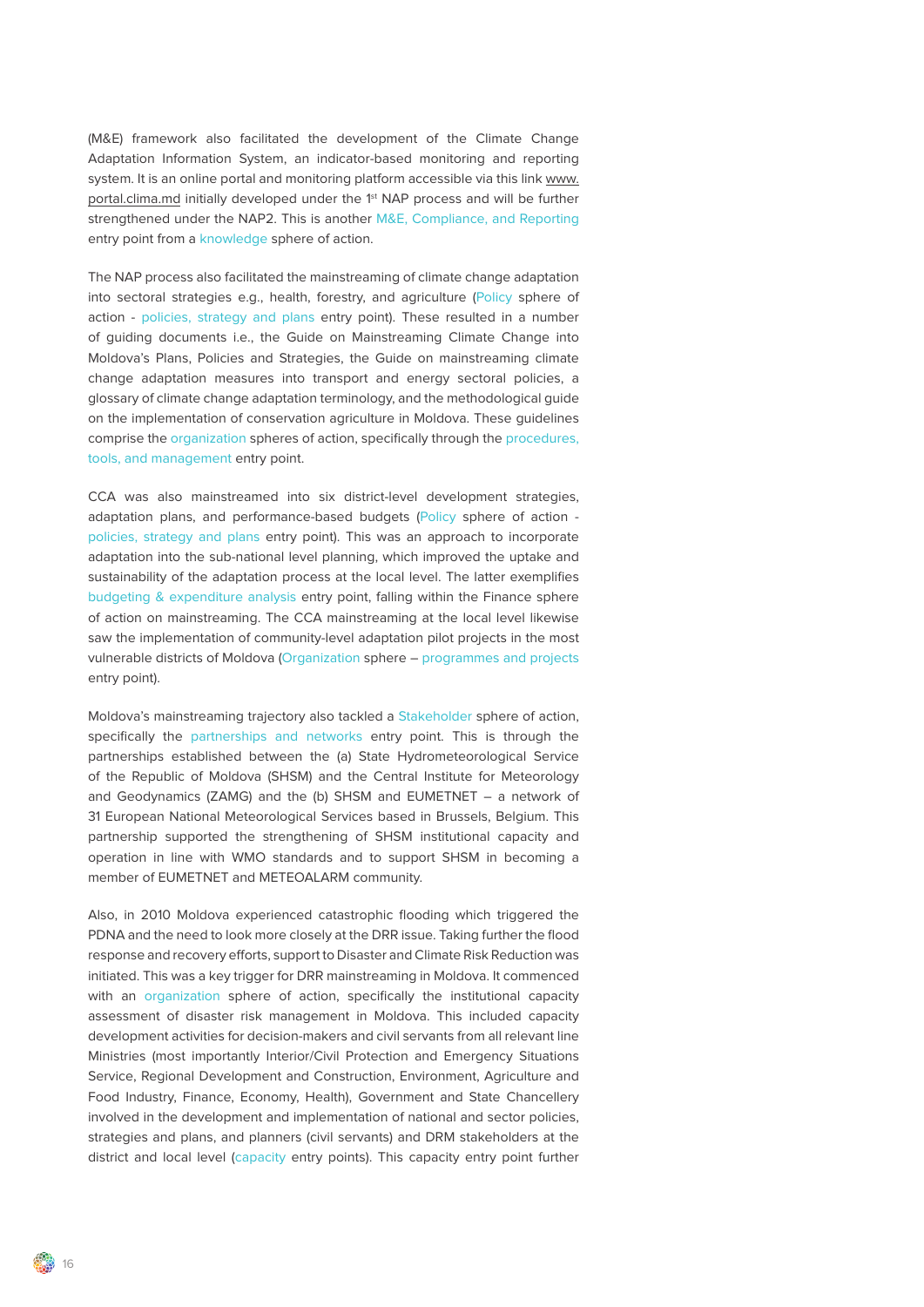led to coordination and responsibilities entry point vis the assumption of the full responsibility as the DRM coordination mechanism by the National Commission on Emergency Situations. The different capacity development interventions strengthened capacities of the Civil Protection and Emergency Situations Service (CPESS) in the areas of risk management, risk assessment, and project management which also facilitated a knowledge sphere of action, specifically the assessment and analysis entry point and also the adoption of the EU/EC Risk Assessment and Mapping Guidelines for Disaster Management (Organization – procedures, tools and management entry point). Both these knowledge and organization spheres of actions described above led to the elaboration of the Draft National Disaster Management Strategy and Action Plan, a key Policy sphere of action that entailed policies, strategy and plans entry point. Further, there was also a community risk management module elaborated. These guidelines have served as the basis for mainstreaming the disaster and climate risk reduction measures into the local development planning. This is a procedures, tools, and management entry point under the organization sphere of action. The integration of disaster and climate risk reduction at local development plans also harnessed the Finance sphere of action through the allocation of funds by the local public authorities to implement the DRR measures that have been prioritized in their local development strategies (budgeting and expenditure analysis entry point).

It was not until the year 2018 that a joined-up DRR and CCA mainstreaming gained ground in Moldova albeit at local levels. Building on risk assessment capacities (knowledge sphere), Moldova is better able to identify the emerging climate and disaster risks affecting the communities. This risk knowledge has informed the local development strategies on the required adaptation and disaster risk reduction measures to ensure risk-informed development. This also led to the development of the disaster and climate-sensitive policy frameworks at local levels (policies, strategy and plans entry point). The presence of the emergency situations authorities who championed CCA and DRR mainstreaming at the local level also facilitated risk-informed local development. This is a leadership and advocacy entry point under a Policy sphere.

### **Challenges in Mainstreaming**

- Need evidence-based analysis for building awareness on the CCA and DRR and subsequently mainstreaming into policy documents at all levels.
- Need to identify the right national/local stakeholders and partners in advocating on mainstreaming – UNDP needs to build alliances.
- Start with small steps to position in the area and have a forward-looking vision.

### **Forward Actions on Mainstreaming**

Build on the momentum of having the NAP2 project in place and other DRR/CCA initiatives/policy documents under development, incorporate CCA/DRR priorities across all sectors and set the grounds for further investments and initiatives including, in particular, strengthen the positioning of UNDP in this area.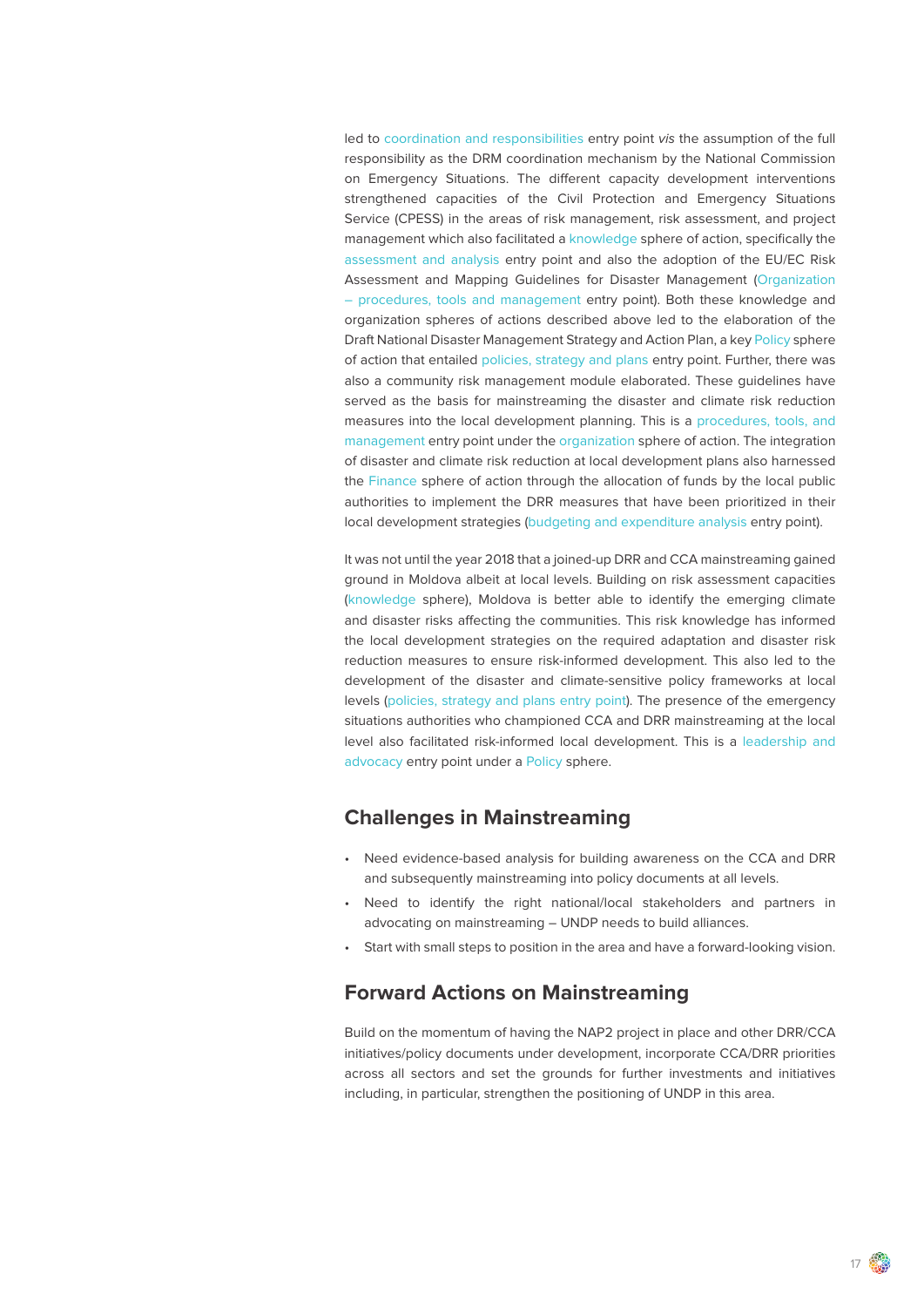

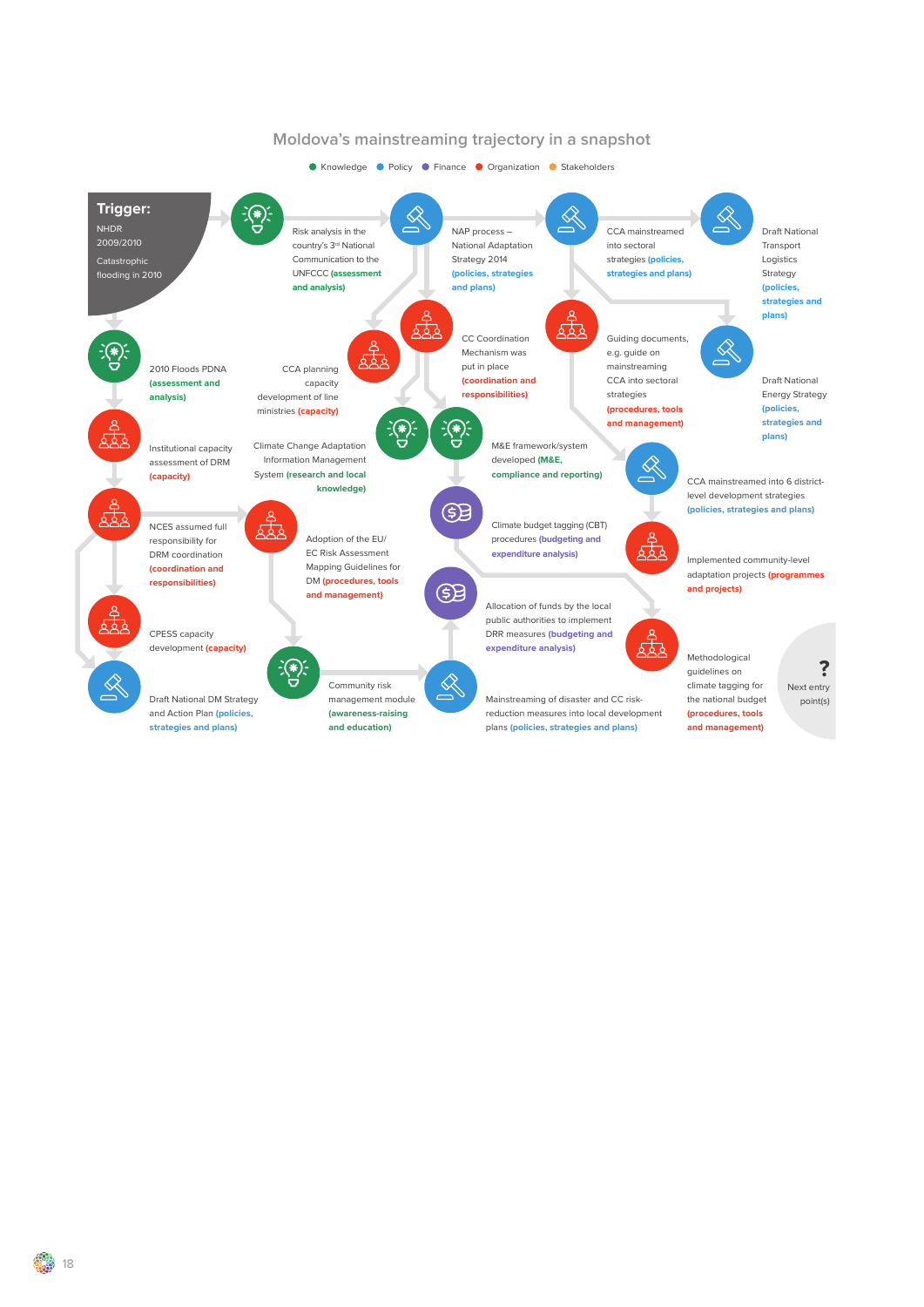# <span id="page-18-0"></span>**4. Country Case Study: Cambodia's Mainstreaming Journey**

### **Cambodia's Risk Profile**

Hydro-meteorological hazards are the types of risk that Cambodia faces. The 2020 World Risk Report ranked Cambodia as the 16th country in the world based on the compounding risk of exposure, vulnerability, susceptibility, lack of coping capacity, and lack of adaptive capacity. The report further states that the country is expected to be one of the most affected by climate change. Cambodia's Disaster Loss and Damage Information System (CamDi) lists flooding, drought, typhoons, and their related impacts as the factors causing loss of life as well as multi-sectoral losses and damages over the years.

Water levels in the Mekong River that enters the country from Laos and Great Tonlé Sap Lake in central Cambodia impact the extent of the flooding. Nearly 75% of the country's land is part of Tonlé Sap Lake's floodplain, with the lower Mekong River and Basaac River plain forming central wetlands. Flooding obstructs access to all types of services including healthcare and education. Typhoons and tropical storms in the Pacific usually lead to a heavy flood season in Cambodia. In the wet season, water from the Mekong River causes flooding. Cambodia has been affected by a series of severe floods, droughts, and storms. Severe flooding has hit Cambodia in the last two decades, and drought is recorded almost every year with major droughts hit in 2003 and 2004. Cambodia also experienced its worst drought in 50 years in 2015; severely affecting 2.5 million people across all provinces in the country.

In Cambodia, climate change-induced events have caused infrastructure damage, direct and indirect economic losses, risks to health, and loss of life. Damage caused by Typhoon Ketsana in 2009 resulted in a loss of \$130 million. Flooding in 2011 affected 683,498 hectares of agricultural land, causing an estimated \$451 million in damages and \$174 million in losses across various sectors of the economy. Damage related to the October 2013 flooding, caused by heavy rain and the seasonal swell of the Mekong River, is estimated at \$356 million, having affected 20 out of 24 provinces and 1.7 million people. 297,600 hectares of rice paddies were inundated, and more than 28,100 hectares of rice were immediately destroyed.

Historically, temperatures in Cambodia have increased and this trend is projected to continue with mean monthly temperatures increasing between 0.013oC and 0.036oC per year by 2099, depending on location, with higher rates at low latitudes. This projected increase in temperature could likely affect agricultural productivity in the country, which in the long run could impact food security. Furthermore, under future climate conditions (2025 and 2050), most of Cambodia's agricultural areas will be exposed to higher drought risks.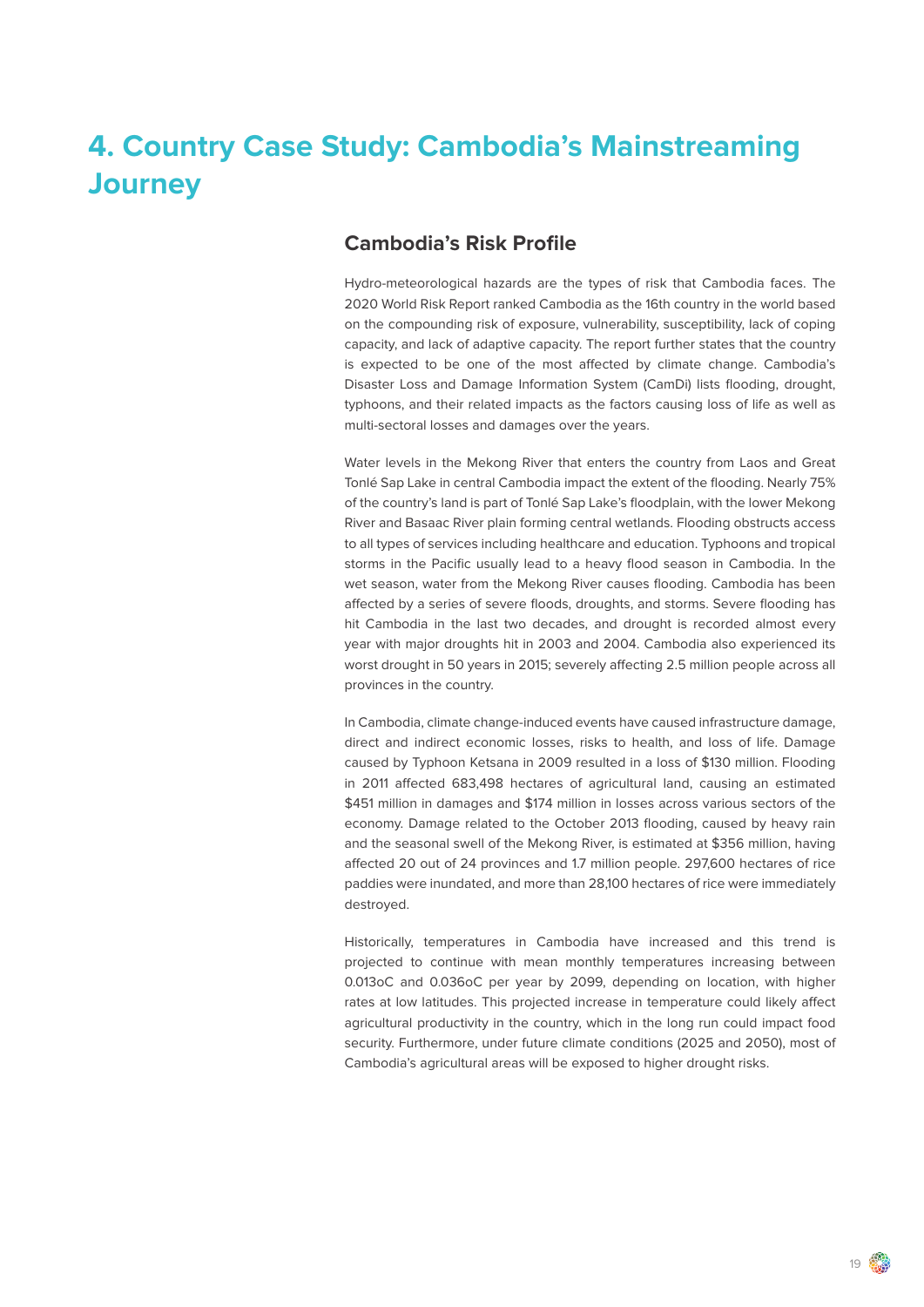### **Mainstreaming Initiatives**

In-country initiatives that focus on mainstreaming Climate Change and Disaster Risk Reduction have been included in broader climate change/disaster risk management projects, implemented by various development agencies. Below are some of the key initiatives that advocated the CC/DRR mainstreaming.

1. One of the first initiatives specifically mentioning 'DRR mainstreaming' was an advocacy and pilot project on DRR mainstreaming in the education sector in Cambodia, Lao PDR, and the Philippines in 2006. The project assisted the Ministry of Education, Youth, and Sports (MoEYS) in Cambodia to initiate mainstreaming of DRR into the secondary school curriculum. As per the start of the implementation period of this project, there was no educational program on integrating DRR into the school curriculum. The project developed DRR modules and tested them to be taught in pilot schools in two provinces.

2. The Cambodia Climate Change Alliance (CCCA) is a flagship climate change programme in Cambodia, implemented by UNDP and the National Council for Sustainable Development (NCSD). CCCA is a multi-donor initiative with a comprehensive and innovative approach to address CC in Cambodia. The CCCA aims at creating the enabling conditions required for Cambodia to respond to the challenges and opportunities posed by CC. The overall objective of CCCA is to strengthen the capacity of the National Climate Change Committee to fulfill its mandate to address climate change and to enable line ministries and CSOs to implement priority climate change actions. CCCA is an ongoing initiative and has been implemented in three phases (I: 2010-2014, II: 2014-2019, III: 2019-2023).

3. Mainstreaming Climate Resilience into Development Planning was implemented in 2013-2017, with finance from the ADB Strategic Climate Fund. It aimed at strengthening capacity to coordinate all Strategic Program for Climate Resilience (SPCR) investments and to mainstream CCA concerns into national and subnational planning, budgeting, and development. Ministry of Environment acted as the executing agency, with administrative oversight from the Ministry of Economic and Finance and the NCCC. Implementing agencies including the Ministry of Water Resources and Meteorology, the Ministry of Agriculture, Forestry and Fisheries (MAFF), the Ministry of Public Works and Transport, the Ministry of Rural Development, the Ministry of Planning, the Ministry of Interior, and the National Committee for Disaster Management.

4. The Asian Development Bank (ADB) Technical Assistance on Strengthening Coordination for Disaster Management (2016) produced a draft plan for mainstreaming DRR into eight (8) line ministries, i.e., Ministries of 1. Agriculture, Forestry, and Fisheries, 2. Health, 3. Water Resources and Meteorology, 4. Rural Development, 5. Interior, 6. Education, Youth and Sports, 7. Public Works and Transport and 8. Environment.

5. GIZ-Climate Finance Readiness programme (2015-2018), funded by German Federal Ministry for Economic Cooperation and Development, co-financed by USAID. The programme supported the National Council for Sustainable Development (NCSD) of the Royal Government of Cambodia to institutionalize Cambodia's National Adaptation Plan (NAP) focusing on the finance strategy. The objective was to strengthen the capacities of the General Secretariat of NCSD and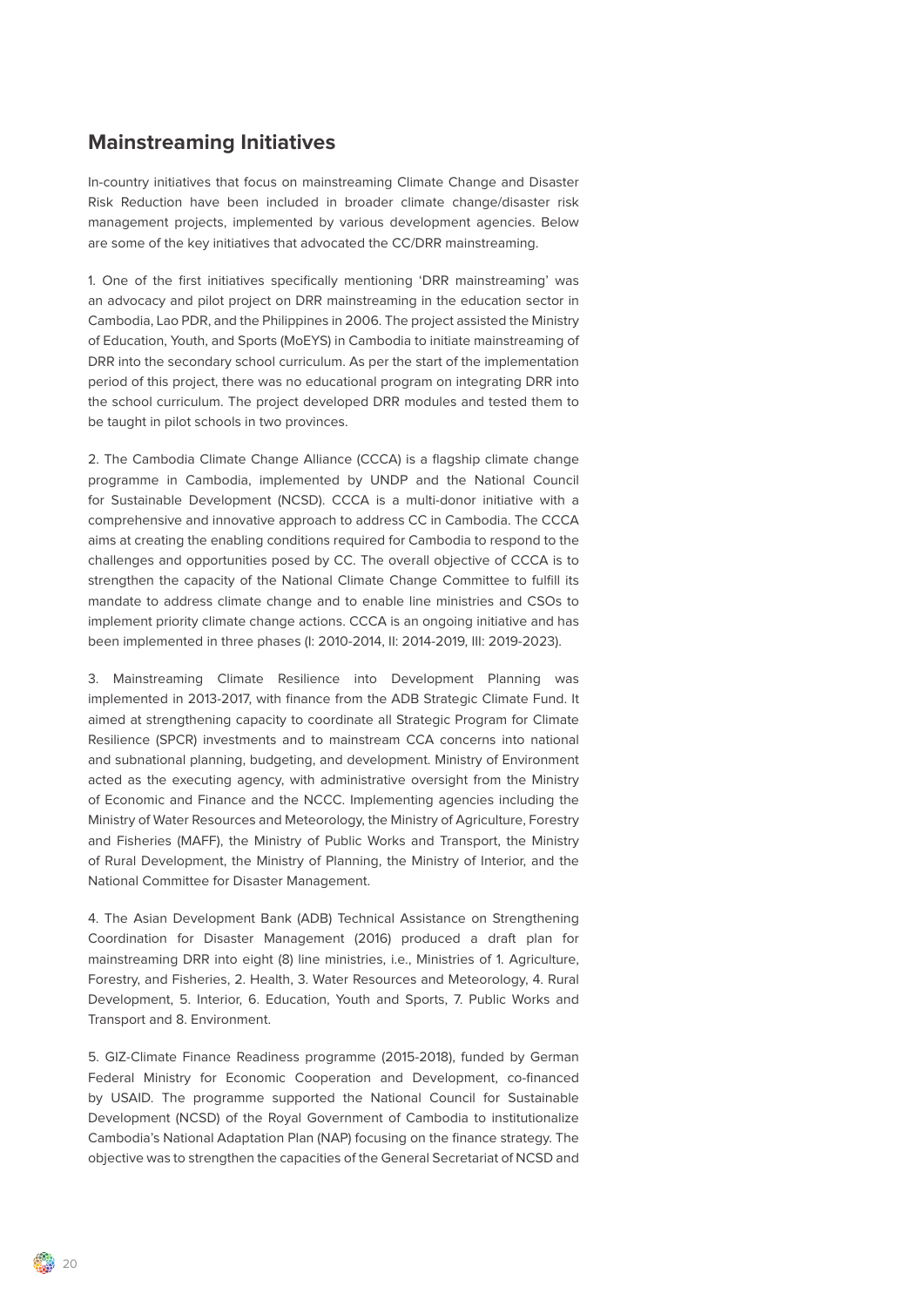other institutions for the implementation of the NAP through a strong financing framework, through the following activities: Advising the NCSD on drawing up a finance strategy and an implementation plan for the NAP; Strengthening the capacity of sectoral ministries to integrate climate change considerations into sectoral planning and budget processes; Advising national institutions on access to national and international climate finance.

### **Description of Mainstreaming Entry Points**

The year 2006 was a remarkable time for DRR and CCA mainstreaming in Cambodia. It was a year where Cambodia initiated several mainstreaming efforts mainly along the trajectory of policy spheres of action specifically through policies, strategy, and plans entry point. Amongst these is the first National Strategic Development Plan (NSDP) 2006-2010. NSDP is the overarching policy instrument of the Royal Government of Cambodia (RGC) and its blueprint for poverty reduction. It has brought together all key government policies, including economic development, education, health, agriculture, land use planning, environmental policies, and many others. Fast forward, the current NSDP 2019-2023 contains both the advocacy and guidelines of mainstreaming climate change into the sectoral plans and also paved the way for mainstreaming of climate change into national and sub-national plans – also a policy sphere and policies, strategy and plans entry point.

The National Adaptation Program of Action to Climate Change (NAPA) was also formulated in 2006. This is another policy, strategy and plans entry point falling under the policy sphere of action. As a natural consequence of the NAPA process, Cambodia embarked on organization spheres of action mainly on coordination and responsibilities entry points with the establishment of the National Climate Change Committee (NCCC) on a mandate to coordinate and monitor the implementation of the Government's policies, strategies, regulations, plans and programmes in response to climate change issues. The Prime Minister of Cambodia is the Honorary Chair of the NCCC. Further, a Climate Change Technical Team (CCTT) was established as an inter-ministerial body to provide technical support to the NCCC in fulfilling its mandate. The Climate Change Department (CCD) within the Ministry of Environment (MoE) serves as the secretariat for the NCCC and coordinates the activities of the CCTT.

Cambodia, in 2006, likewise initiated a knowledge sphere of action using awareness and education entry point with the integration of DRR into the secondary schools' curriculum. Teaching modules were developed, pilot tested, and rolled out in pilot schools in two provinces.

The different policy spheres of action initiated in 2006 opened the space to more mainstreaming entry points in Cambodia, specifically related to policy and organization spheres of action. These subsequent policy instruments include the Strategic National Action Plan (SNAP) for Disaster Risk Reduction 2008–2013, which covers a number of climate change adaptation themes; the National Action Plan for Disaster Risk Reduction (NAP-DRR) 2014-2018; the National Green Growth Strategy and Roadmap for 2013-2030; and the Cambodia Climate Change Strategic Plan (CCCSP) 2014-2023 to provide a strategic framework for responding to climate change. It was the first comprehensive policy document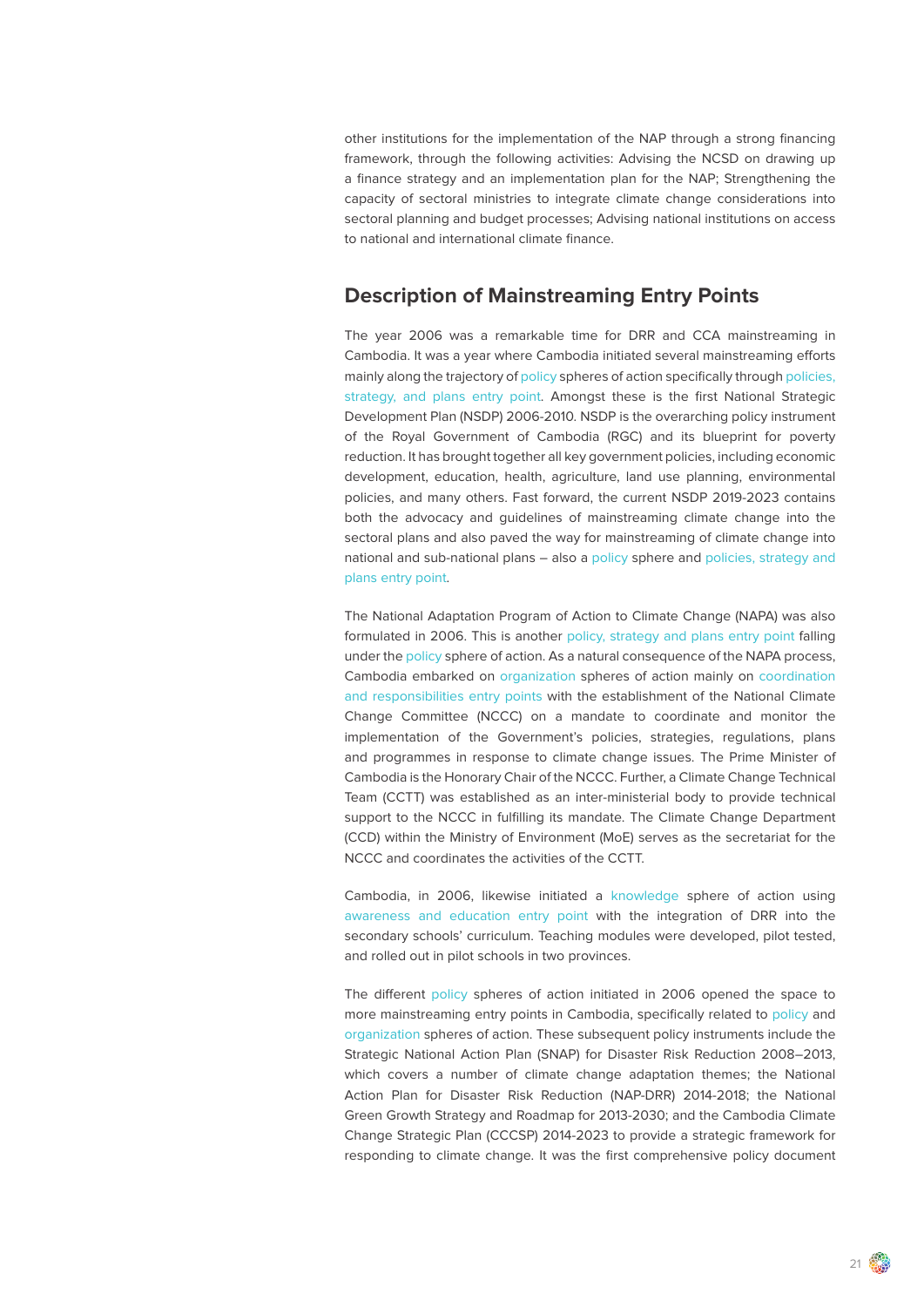to respond to climate change issues to advance the development towards a low carbon, resilient, equitable, and sustainable society. It was intended to fill in policy gaps among national development, poverty reduction, and environmental sustainability by introducing linkages for supporting a harmonized approach. The framework was included to engage the public, civil societies, private sector, and other development stakeholders (stakeholders' sphere of action encompassing government, civil society, and private sector entry points). This Strategic Plan contains line ministries' sectoral climate change strategic plans to guide the integration of climate change into their sectoral planning.

To support the implementation of these policy instruments, Cambodia embarked on strengthening the organization spheres of action, specifically on coordination and responsibilities entry point. Beginning in 2015, Cambodia established the National Council for Sustainable Development (NCSD). This is a more institutionalized mechanism comprised of high-level representatives (Secretaries and Under-Secretaries of State) of the concerned government ministries and agencies, with the Prime Minister as its Honorary Chair and the Minister of Environment as its Chair. The Council membership has increased compared to the NCCC, covering a greater number of ministries and agencies, including provincial governors. In addition, the NCSD is technically supported by the Climate Change Technical Team with representation from all the member agencies of the NCSD. The Sectoral Climate Change Strategic Plans under the Cambodia Climate Change Strategic Plan for 2014 – 2023 signifies that focal points in each ministry exist as part of the inter-ministerial coordination mechanism. CC Working Group is also established and supported by the CCCA initiative.

Parallel to CCA mainstreaming, DRR has also started to gain traction largely along the policy sphere trajectory. The Law on Disaster Management was enacted in 2015 (policy), outlining disaster management mechanism (organization), disaster management framework (policy), and governance (organization), rights and obligations, and resources and funds (finance). The Law clearly states the necessity for mainstreaming DRR by incorporating DRR into sector-wise policies. The DM law recognizes NCDM as the headquarter of the Royal Government to lead, administer and coordinate all disaster management activities in Cambodia (organization). The NCDM is headed by the prime minister as president (policyleadership and advocacy entry point), and it comprises 37 memberships from all line ministries and concerned agencies (hence NCDM as a secretariat). Consequently, the organization sphere of action and the coordination and responsibilities entry point including the stakeholders' sphere of action with government as the entry point were put to optimum use. The day-to-day operations of NCDM are governed by the Secretary-General. The Committee for Disaster Management (PCDM), District Committee for Disaster Management (DCDM), and Commune Committee for Disaster Management (CCDM) have been set up to lead disaster management at their respective levels. Village Disaster Management Group (VDMG) is also in place as the lowest level body for disaster management. In practice, all disaster risk reduction initiatives in Cambodia are well-coordinated by NCDM (organization sphere of action - coordination and responsibilities entry point). As an institution, NCDM, with its 37 members of line ministries was instrumental in mainstreaming DRR into development. Beyond the organization sphere, Cambodia also managed to involve civil society as a mainstreaming entry point at the implementation level. There exist the Joint Action Group for DRR in Cambodia (JAG-DRR). It is a non-formal group of civil society organizations working in Cambodia on DRR.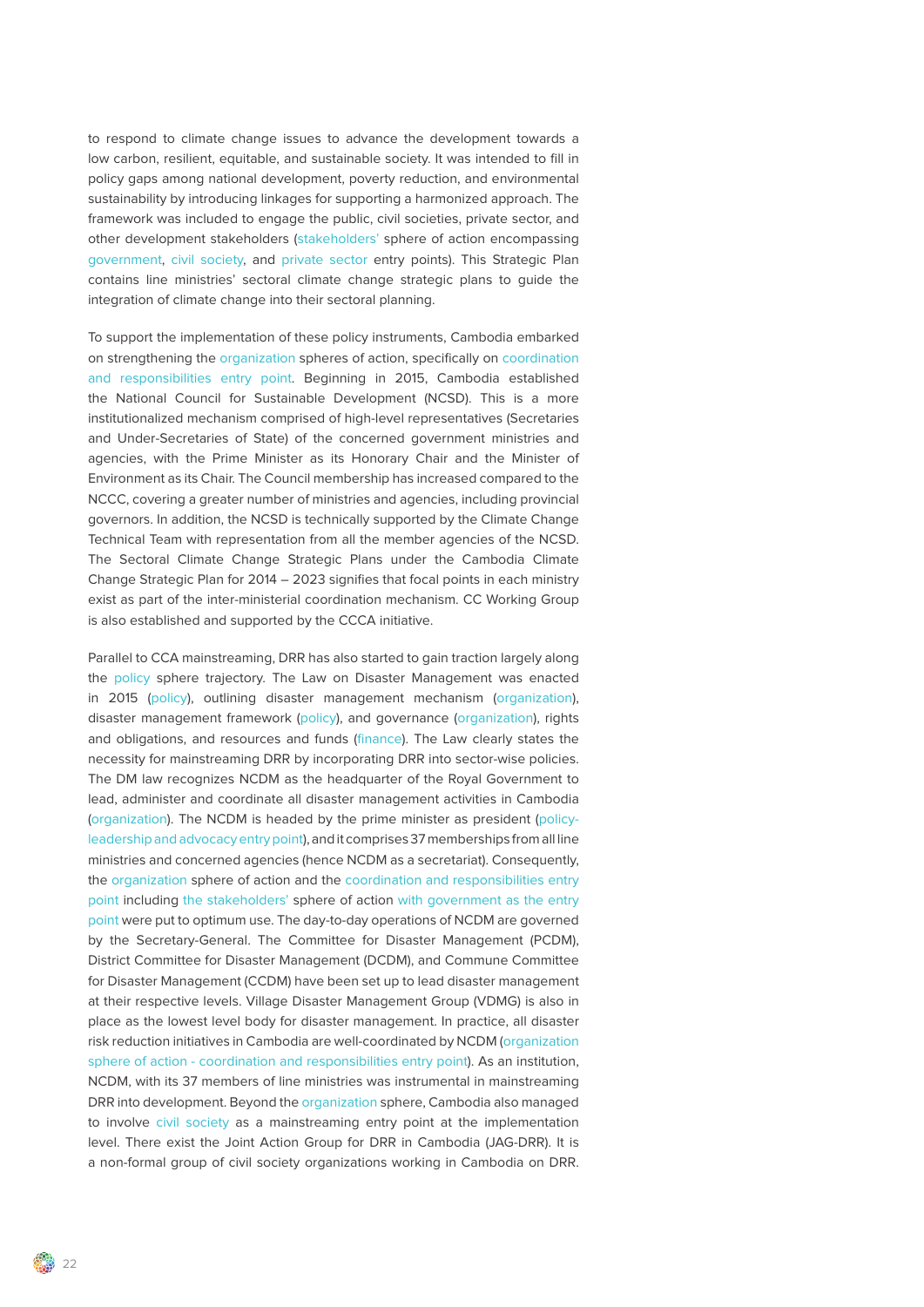Members coordinate relevant activities and share information, knowledge, skills, and experience. Regardless of the name, JAG-DRR also discusses climate change issues and are engaged in the country-wide initiative of climate change adaptation and mitigation. In 2015, the members of the Joint Action Group respectfully urged the Royal Government of Cambodia to draft Prakas<sup>5</sup> (policy sphere of action) or other legal instruments that: (a) "Commit to integration and mainstreaming of DRR into sectoral plans at all levels, accounting for strategic links with climate change adaptation and sustainable development and (b) Commit to integration and mainstreaming of DRR into all relevant legislation to ensure overall coherence and effective implementation.

Building on its strength in engaging policy spheres of action in mainstreaming, Cambodia also developed the Cambodia Disaster Risk Reduction Framework 2019-2030 and its accompanying 5-year National Action Plan 2019-2023. It is the primary document that guides national efforts to achieve the country's longterm goals for disaster risk reduction, promotes the systematic management of hazards, and informs and guides the development of policies and programs of line ministries, development partners, and all other stakeholders. This framework specifically points to the embedded interlinkages between DRR and CCA as highlighted in its strategic objectives. The National Action Plan for DRR in Agriculture was also developed.

The recent (2020) Nationally Determined Contributions (NDC) process in Cambodia also highlighted the inclusion of DRR into the updated NDC in alignment with the UNFCCC's requirements. To include as follows: (1) develop and annually update national and subnational multi-hazard and climate risk assessments, including identification of most vulnerable communities; (2) national end-to-end Early Warning Systems with focus on effective dissemination to populations at risk; (3) implement community–based disaster and climate risk management programs; and (4) strengthen flood resiliency capacity of communities around Tonlé Sap (access to clean water, off-grid renewable energy, and waste management) - also a policy sphere and policies, strategy and plans entry point.

### **Challenges and Opportunities in Mainstreaming**

Despite the strong entry point at the policy level, the efforts of mainstreaming DRR and CCA still face some challenges:

- Although the current 5-year national development plan addresses the importance of mainstreaming DRM and climate change in sector-wise development plans, there is no clear-cut indication of the integration of DRR and CCA in the NSDP.
- CCA and DRR are still treated as separate agendas. Having key components / DRR priorities under the DRR framework overlap with CCA and could be treated as an effort in mainstreaming DRR and CCA.
- There remains a lack of understanding of what entails mainstreaming DRR and CCA and how these efforts are integrated into the sectoral work by key line ministries.
- The current legal and regulatory frameworks on climate change and DRR are scattered in many legal documents; some of them are strongly overlapped, or at least they have common objectives. This is an advantage, which at the same time, poses challenges in measuring the effectiveness of their implementation.
- A decision / proclamation signed by relevant ministry or in some cases inter-ministries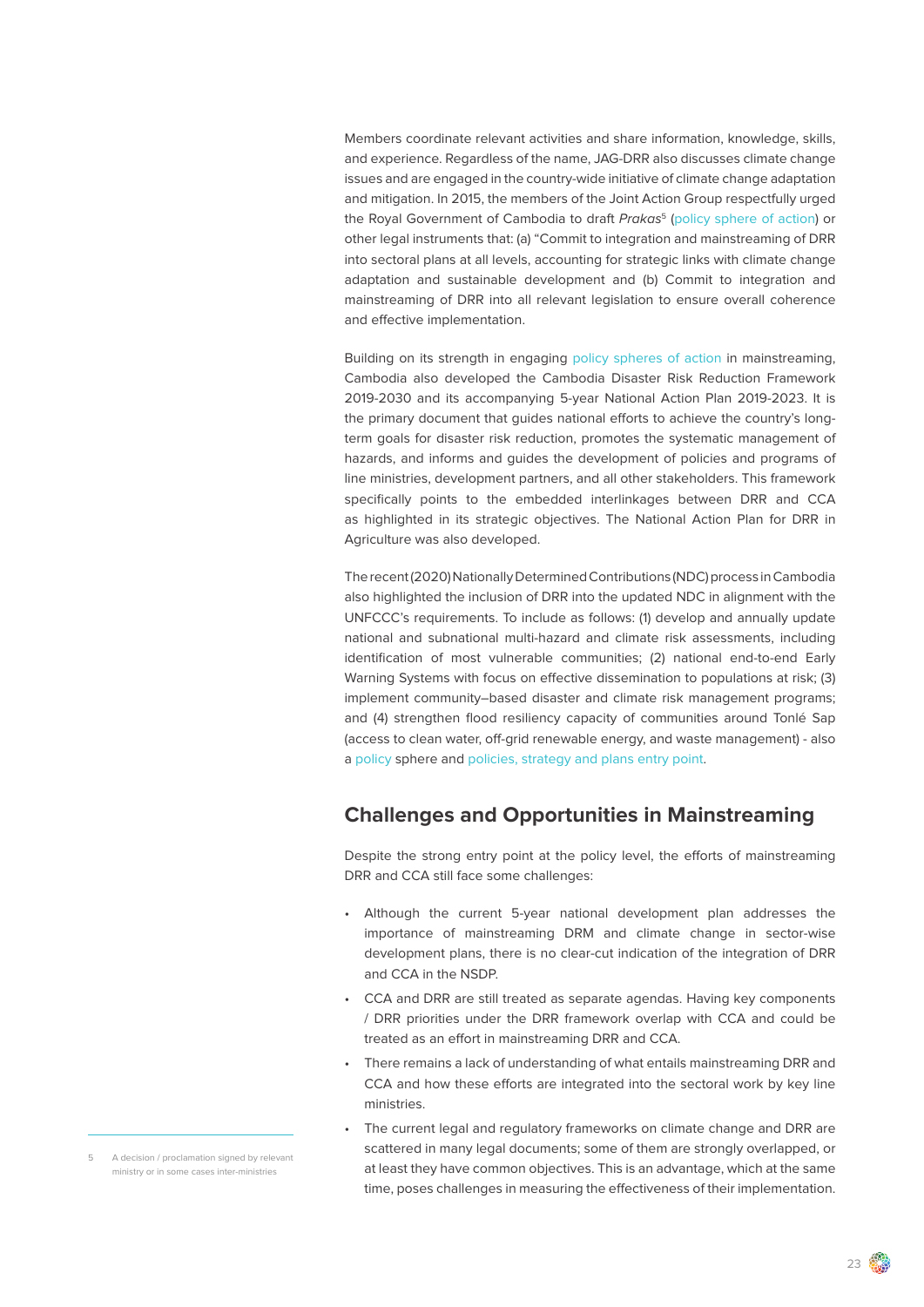

Ultimately CCA and DRR mainstreaming has been included in the updated National Socioeconomic Development Plan (NSDP), and it is important to ensure that this guidance is implemented and supported at other spheres of policy and planning. This comes with further interventions, which include increasing awareness and understanding of climate resilience and disaster risk reduction synergies, encouraging systematic dialogue, information exchange, and joint working between climate change and disaster reduction bodies, focal points, and experts. Several other entry points for mainstreaming climate change exist in sector plans, policies, and operational activities at both national and sub-national. This needs to be done within the context of Cambodia's national development

framework, cross-sectoral coordination, and democratic and decentralized local

governance.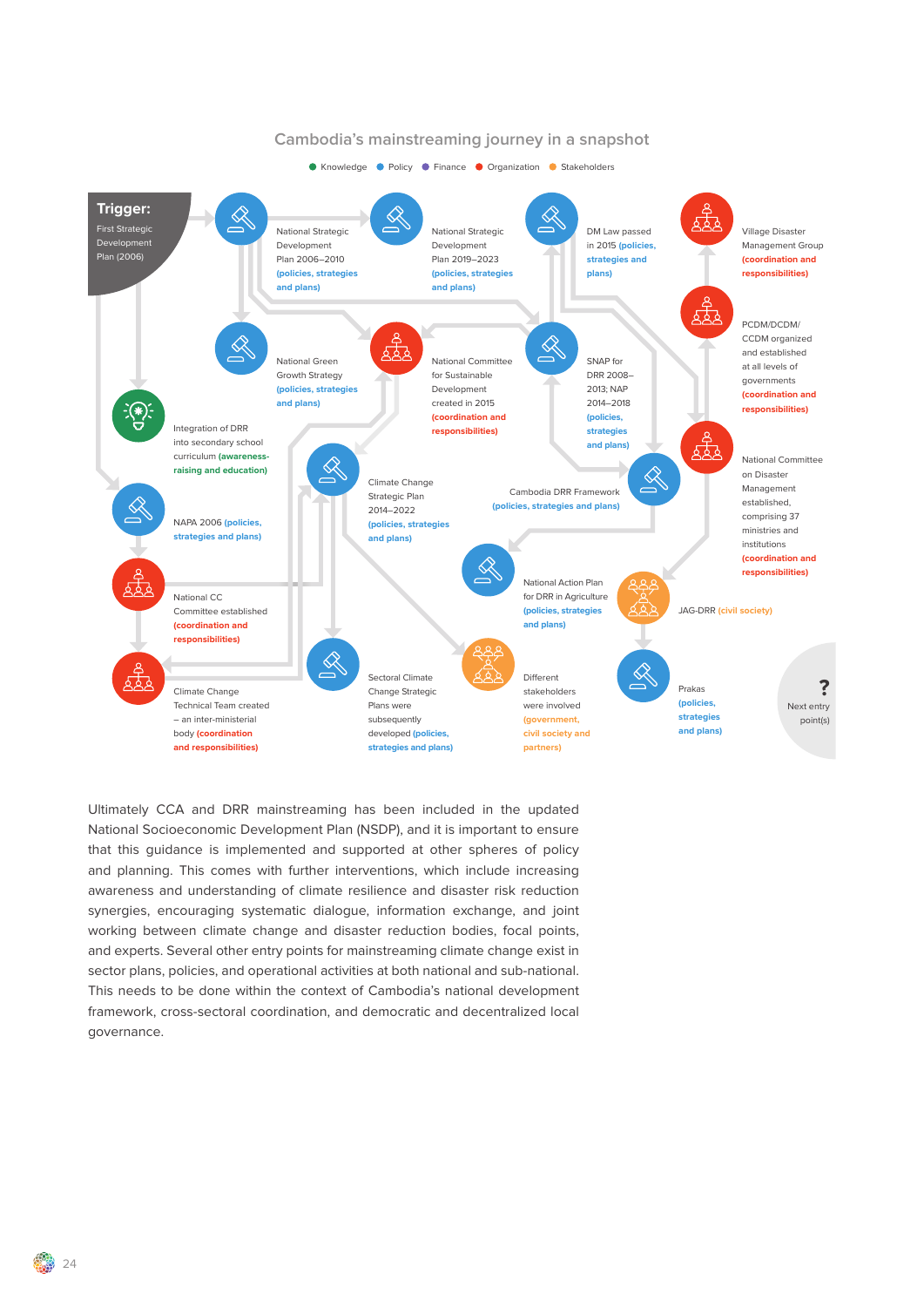## <span id="page-24-0"></span>**5. Country Case Study: Bangladesh's Mainstreaming Experience**

### **Bangladesh's Risk Profile**

Bangladesh, with its proven success from the last five decades of investment in managing disasters, has embarked into a new generation of managing disaster risk and is at an important crossroad where it has set its ambition to become a developed country by 2041. Bangladesh has emerged itself as a disaster champion through community resilience, volunteerism, the Early Warning System, community-based decision-making process, government commitment, a vibrant NGO sector and an appreciable legal and institutional framework<sup>6</sup>. These attributes have resulted in food security, reduced mortality, major gains in improving the socio-economic conditions of people's lives in recent years with positive economic trends, accelerating growth, making growth pro-poor, and improving the indicators of social progress. However, the journey from a relieforiented culture towards a disaster resilient nation was not comprehensive and full of risk-blind infrastructure development, resulting in uneven progress in riskinformed development at the national and local government level.

The disaster risk context of Bangladesh is quite dynamic with its geographic positioning. Ranking sixth out of the countries most affected by extreme weather events between 1995 and 2014<sup>7</sup>, Bangladesh has been identified as one of the countries most at risk from the negative impacts of climate change. This diagnosis is supported by studies projecting increases in incidence and intensity of extreme weather events and hazards such as flood, cyclone, soil salinization, rising sea levels, and riverbank erosion<sup>8</sup>. These emerging risks present major challenges to the continued human development, poverty reduction, and economic growth of the country. It also presents challenges to the lives, livelihoods, and health of its people – especially the poorest, most marginalized, and vulnerable communities who are the hardest hit by disasters.

The country is also under great seismic risk. A 2009 risk assessment highlighted that in the event of an earthquake greater than 7 on the Richter scale, significant damage would be caused to an estimated 376,000 structures in Dhaka, Chittagong, and Sylhet - causing a devastating death toll and producing 96 tons of debris. With the urban private sector being the major driver of national economic growth, protracted disruption of production due to the shock of a major earthquake would have a significant, long-lasting negative impact on national economic growth and poverty reduction. On the other hand, the readiness of the country with earthquake response and first responders as well as recovery plan is highly insignificant. These are issues which cannot be managed solely through improving existing national systems for disaster risk management but must also be addressed by building resilience against natural hazard and climate-induced shocks and stresses in all sectors.

The country's economy, due to the changing risk context as discussed above, is at risk of growing loss and damage due to disaster events and climate stresses. The country is losing a large amount of its gross domestic product (GDP) each year due to these events, risk blind development over the years, and poor maintenance

- 6 Disaster management in Bangladesh: Reducing vulnerabilities." The Daily Star. March 10, 2016. Accessed February 10 , 2021. [https://www.thedailystar.net/op-ed/politics/](https://www.thedailystar.net/op-ed/politics/disaster-management-bangladesh-reducing-vulnerabilities-788653) [disaster-management-bangladesh-reducing](https://www.thedailystar.net/op-ed/politics/disaster-management-bangladesh-reducing-vulnerabilities-788653)[vulnerabilities-788653.](https://www.thedailystar.net/op-ed/politics/disaster-management-bangladesh-reducing-vulnerabilities-788653)
- 7 Global Climate Risk Index (2016). ChartsBin. com, viewed December 2016. Available online at: http://chartsbin.com/view/38628
- World Bank (2010a). Economics of adaptation to climate change: Bangladesh. Available online at: [http://documents.worldbank.org/cu](http://documents.worldbank.org/curated/en/841911468331803769/pdf/702660v10ESW0P0IC000EACC0Bangladesh.pdf)[rated/en/841911468331803769/pd](http://documents.worldbank.org/curated/en/841911468331803769/pdf/702660v10ESW0P0IC000EACC0Bangladesh.pdf) [f/702660v10ESW0P0IC000EACC0Bangla](http://documents.worldbank.org/curated/en/841911468331803769/pdf/702660v10ESW0P0IC000EACC0Bangladesh.pdf)[desh.pdf](http://documents.worldbank.org/curated/en/841911468331803769/pdf/702660v10ESW0P0IC000EACC0Bangladesh.pdf)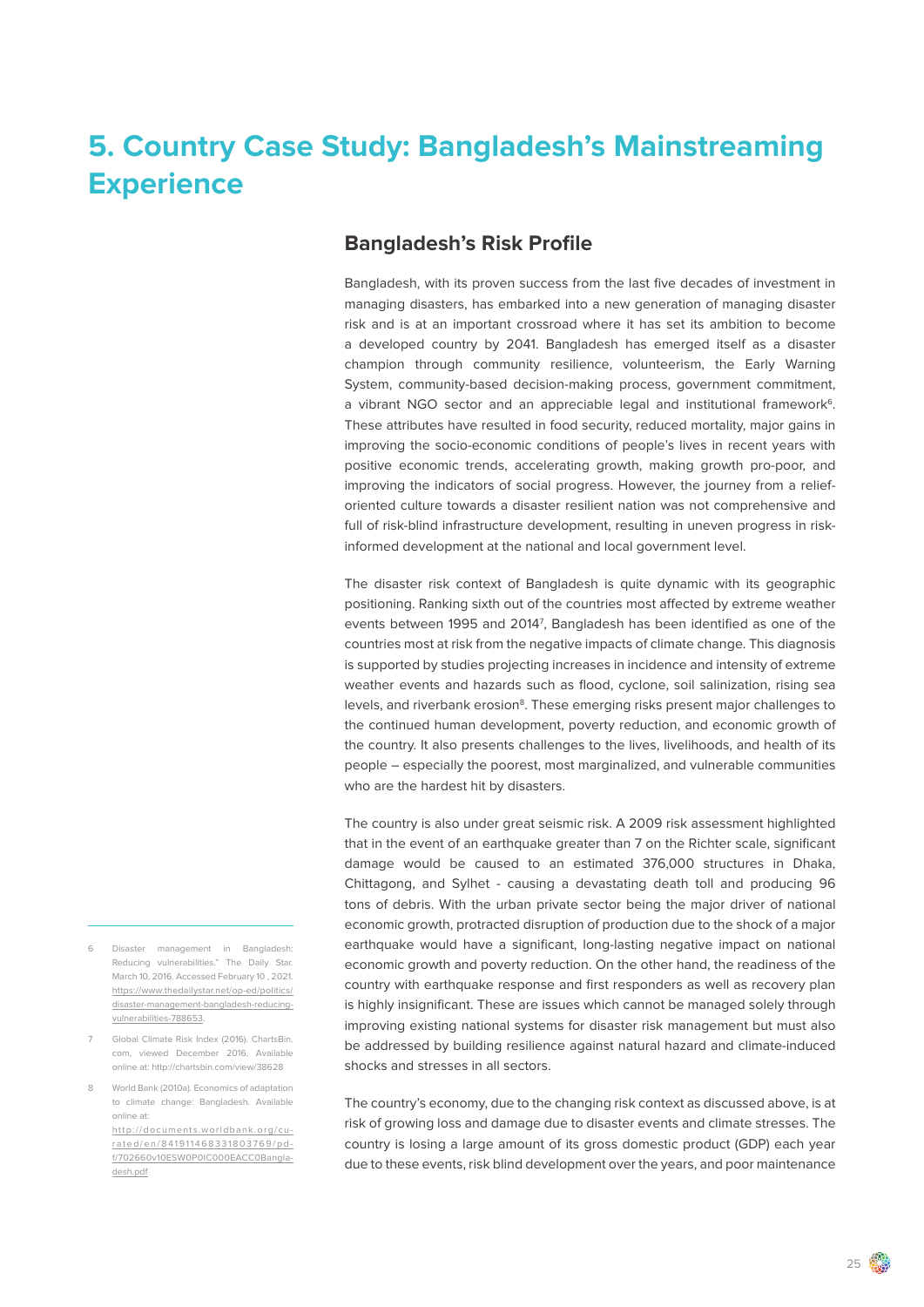of the infrastructure - making the economy more vulnerable and unpredictable. The impact of natural hazards in the country has significant implications for public finance: increasing expenditure and simultaneously reducing domestic revenue. Therefore, considering the growing economy and changing risk context, Bangladesh has now adopted an approach towards risk-informed development and investment to make its development effective and sustainable.

### **Mainstreaming Initiatives**

- Comprehensive Disaster Management Programme (CDMP) I funded by GoB, UNDP, UK-DFID, EC from 2004–2009. UNDP was the executing Agency and the Ministry of Food and Disaster Management was the implementing agency.
- Comprehensive Disaster Management Programme (CDMP) II from 2010-2014. Development Partners include DFID, EU, Norway, Sida, AusAID, GoB, and UNDP. The implementing partner was the Ministry of Disaster Management and Relief.
- National Resilience Programme (NRP) with a project duration from 2017-2021. UNOPS was the donor and the Planning Commission was its implementing agency.
- 'Inclusive Budgeting and Financing for Climate Resilience (IBFCR)<sup>9</sup>' Project from 2014-2021. This is funded by Deutsche Gesellschaft Für Internationale Zusammenarbeit, Department for International Development (Dfid) and UNDP. The Ministry of Finance is the implementing agency.
- Local Government Initiatives on Climate Change (LoGIC) project for the period 2016-2021, a multi-donor action funded by EU, Swedish International Development Agency (SIDA). It is implemented by UNDP and UNCDF and executed by LGD of the Ministry of Local Government. Other partners: Rural Development and Cooperatives (MoLGRD&C)

### **Description of Mainstreaming Entry Points**

A springboard for DRR and CCA mainstreaming in Bangladesh was ushered through an organization sphere of action, specifically mainstreaming through programmes and projects entry point via the CDMP-I project of UNDP that laid the foundation for mainstreaming initiatives in the country and later by the successor CDMP II, including the NRP, IBFCR and LoGIC projects.

The CDMP I project opened windows for a coordination and responsibilities entry point as evidenced by the establishment and operation of the Climate Change Cell at the Department of Environment (DoE) in 2004 which further led to rolling out of capacity entry point as climate change focal points were established throughout the government departments to broadly mainstream climate change issues. In the same manner, the capacity entry point had propelled increased capacities that enhanced leadership and core business functions of the then Ministry of Food and Disaster Management which was later reorganized into two separate ministries – the Ministry of Food (MoF) and the Ministry of Disaster Management and Relief (MoDMR).

The programmes and projects entry point via the CDMP-I project further led to other mainstreaming entry points and spheres of action during the period 20049 The Inclusive Budgeting and Financing for Climate Resilience (IBFCR) project of UNDP intended to foster a sustainable basis for identifying, maximising and managing sources and application of funds for financing climate-resilient actions.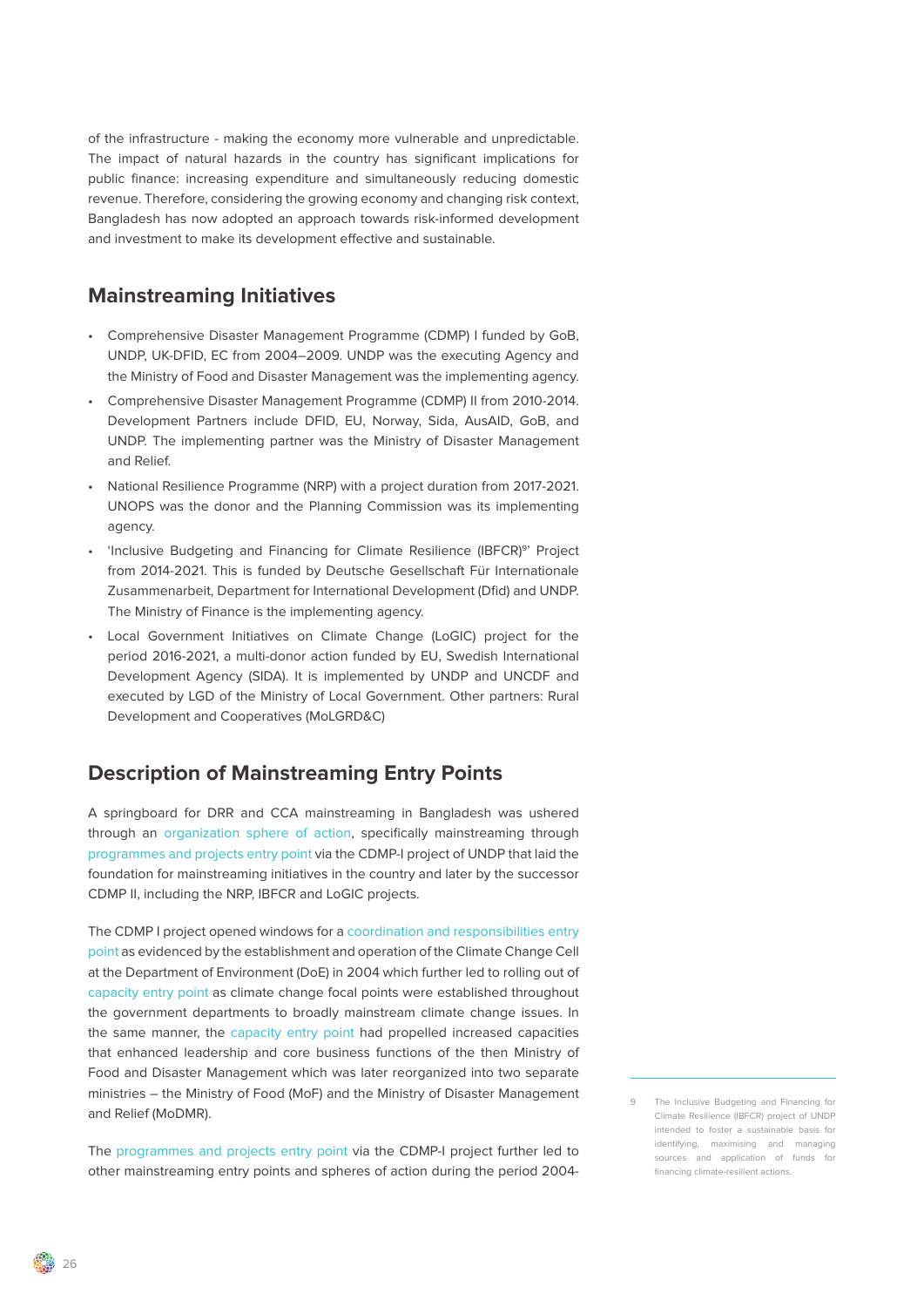2009. This included a knowledge sphere of action, for instance, research and local knowledge entry point as shown by the functional Disaster Management Information Centre (DMIC) and assessment and analysis entry point with the Community Risk Assessment (CRA) programme put in place. The latter moreover resulted in policy, finance, organization, and stakeholder spheres of action as illustrated by the CRA process risk-informing the Risk Reduction Action Plans of communities or RRAPs (which is a policy, strategy and plans entry point). With the RRAPs developed, communities are eligible to apply for financing through an established fund with contributions from the government and donors (considered as a resource mobilization entry point) and once financing is approved, local level disaster management committees (a coordination and responsibilities entry point) with assistance from government and national/international non-government organizations (civil society and government entry points) implemented the disaster risk reduction activities<sup>10</sup>. The foregoing is one concrete illustration of how the different mainstreaming spheres of action and entry points are interlinked and had reinforced one another.

The same programmes and projects entry point via the CDMP also paved the way for another organization sphere of action, specifically capacity entry point as officials from the national to the local levels have received disaster management training. The project likewise established collaborations and training partnerships that enhanced the technical capacities of government officials. The government also engaged Bangladeshi universities in the development of disaster management curricula<sup>11</sup>. This later led to the professionalization of disaster management with universities offering full-time degrees and diploma courses in disaster management (an awareness and education entry point). Besides the knowledge sphere of action also extended to the Bangladesh Public Administration Training Centre that introduced new DRR and CCA content in its regular foundation course for new recruits to the civil service and in courses for senior officials. 6,712 professionals across the government increased their knowledge and skills on disaster risk reduction and climate change adaptations through participation in different training and orientation sessions. There was also the inclusion of CCA issues in the curricula of 35 textbooks from classes 3 to 12 through the National Curriculum and Textbook Board – resulting in 22 million students having knowledge of DRR & CCA issues. DRR and CCA have been mainstreamed in the national curriculum. The incorporation of DRR & CCA contents in textbooks and learning material has resulted in enhanced knowledge and a behavior shift in children.

Relative to the abovementioned capacity entry point initiated from national to local levels, the LDRRF<sup>12</sup>, a prominent part of CDMP II project, spreading across all 40 disaster-prone districts and also in many urban areas of Bangladesh, provided an opportunity for communities, Disaster Management Communities (DMCs) and officials to learn about DRR and CCA 'on-the-job'. It demonstrated a multi-hazard approach to risk reduction at the community level, activated the government's DRR capacity in rural areas and successfully delivered a number of microprojects etc. It benefitted as many as three million people and has also generated replicable models for integrating DRR with the livelihoods of communities.

The Local Government Initiatives on Climate Change (LoGIC) project meanwhile also supported the improved and inclusive local level planning (policy sphere) and a strengthened financing mechanism for community-based climate change

- 10 Luxbacher, K., Inside Stories on climate compatible development, CDKN, December 2011.
- 11 Ibid.
- 12 The Local Disaster Risk Reduction Fund (LDRRF) is a funding mechanism established jointly by Government and the donors in the Comprehensive Disaster Management Programme (CDMP) to provide resources and financial supports for the most vulnerable communities in the form of grants to broaden and strengthen their coping capacities against disaster and climate change.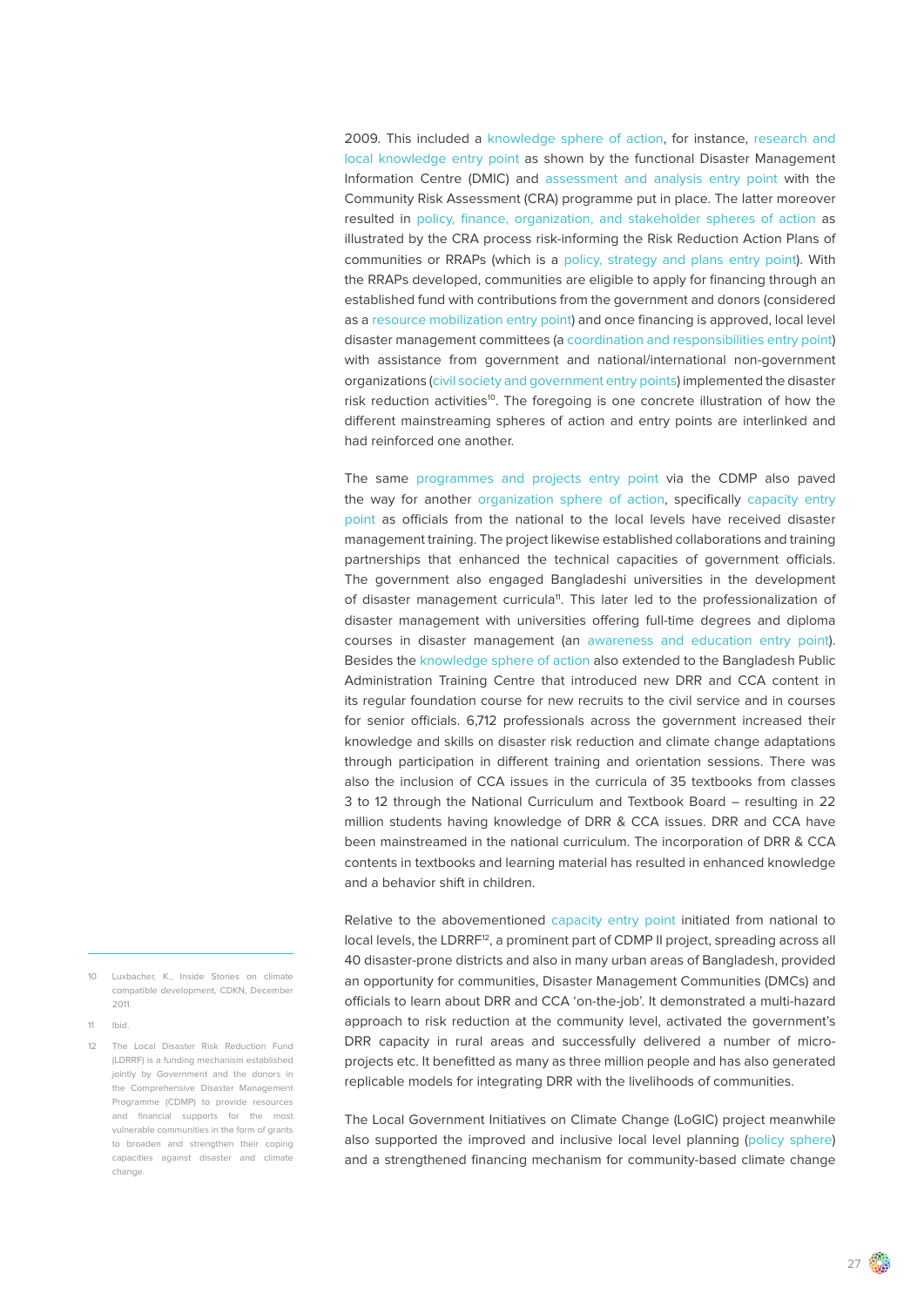adaptation solutions through local government. The key results would include community resilience fund (finance sphere) operationalized to finance climatevulnerable community, enhanced CCA-DRR financing at the local level, climate change capacity development (organization sphere) of LGIs, households, and other local stakeholders, established financing mechanism for implementing climate change adaptation measures and evidence-based contribution to further improvements in relevant policies, etc.

The CDMP (programmes and projects entry point) also steered the policy sphere of action particularly policies, strategy and plans entry point with its influence on the elaboration of the country's legal framework on disaster risk reduction including the National Plan for Disaster Management 2006-2010 and the incorporation of CCA and DRR into the country's Poverty Reduction Strategy and Climate Change Action Plan<sup>13</sup>. The policy sphere of action further advanced Bangladesh mainstreaming pathways through policies, strategy and plans entry point such as the one facilitated by CDMP II when it advocated and provided technical assistance in policy review. This included drafting sections that incorporated DRR and CCA in policies such as the National Agriculture Policy, National Agriculture Extension Policy, National Livestock Policy, National Poultry Policy, and National Fisheries Policy. The incorporation of DRR and CCA into the agriculture extension, fisheries and livestock policies were further given teeth via the preparation of the departmental "DRR-CCA Mainstreaming Guideline", an organization sphere of action specifically through the procedures, tools, and management entry point.

The series of policy spheres of actions and corresponding mainstreaming entry points have opened corridors for organization sphere of action specifically through the capacity [entry point] development of the Planning Commission in mainstreaming and institutionalizing DRR in national development planning through implementation of projects with 14 government departments/ministries. This has driven the incorporation of DRR and CCA risk analysis in the revised Development Project Proforma/Proposal (DPP) format which is an assessment and analysis entry point under the knowledge sphere of action. It likewise involved a capacity entry point with the training of 210 planning professionals on the "Disaster and Climate Change Inclusive Development Project" in partnership with the General Economics Division (GED) of the Planning Commission. This was a transformative step making the appraisal of all new development projects riskinformed i.e., to consider and plan the management of climate and disaster risks when planning for development outcomes.

Moreover, through the NRP, there was also a capacity entry point initiated through the capacity development on disaster and climate risk-informed planning and project development, targeting planning professionals of key sectors at the macro-level (i.e., project appraisal and formulation stage, and budgeting) of key sectors. From this borne a knowledge sphere of action i.e., assessment and analysis entry point with the development of the Disaster Impact Assessment (DIA) tool and guideline - a mainstreaming tool to integrate knowledge and information about the disaster and climate-related events, trends, forecasts, and projections introduced into the development planning process of Bangladesh to minimize loss and damage caused by disasters.

Along with these policy spheres of action and entry points, there was also support to the Finance Division of the Ministry of Finance to mainstream climate change dimensions to public financial management systems in Bangladesh – a finance  $13$  Ibid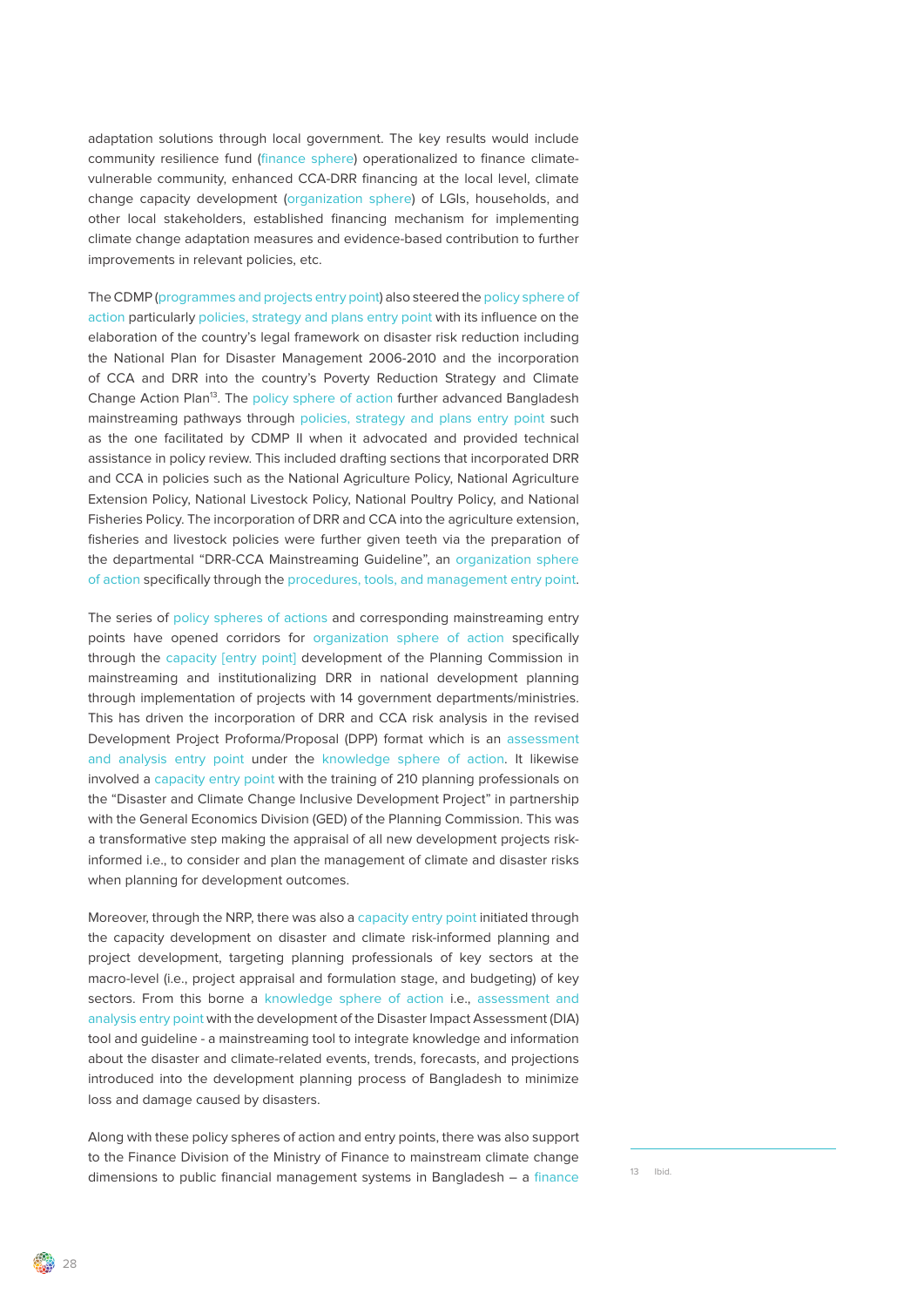sphere of action through budgeting and expenditure analysis entry points. For disaggregating climate finance from the national annual budget, a robust climate public finance tracking methodology has been developed by IBFCR project. This methodology has been embedded by Government in the Integrated Budget and Accounting System (iBAS++) - an IT platform used for preparing national budget and accounts. The budget framework of 20 ministries was made climate-sensitive. In addition, Bangladesh likewise developed the Climate Fiscal Framework (CFF). It provided principles and tools for climate fiscal policymaking (CFP), helping to identify the demand and supply sides of climate fiscal funds (expenditures vis-àvis revenue or finance, respectively), and to ensure that CFP is transparent and sustainable in the longer term.<sup>14</sup> Meanwhile, even before this support by IBFCR project, it already pioneered a strong combination of policy and finance spheres of action in mainstreaming via the enactment of the Climate Change Trust Fund Act of 2010 and the establishment of the Climate Change Trust Fund (CCTF) with the budget allocation of US\$ 100 million for 2009-2010 and US\$ 100 million for 2010-2011 from Government's own resources.

### **Key Achievements**

The key achievements of UNDP's effort in mainstreaming DRR and CCA are as follow:

- DRR and CCA being embedded in the 6th Five Year Plan and the government's 'Vision 2021'
- Incorporation of DRR and CCA risk analysis in revised DPP format of the Planning Commission which will be used to screen all development projects
- Integration of DRR into the Bangladesh Climate Change Strategy and Action Plan (2009) led by the Ministry of Environment
- Work on flood warning through FFWC/BMD to increase warnings from three to five days
- Civil servants are more equipped with CCA and DRR knowledge through the inclusion of DRR and CCA courses and the use of a handbook for the training of planning professionals from different ministries who prepare the project documents
- Incorporation of CCA and DRR issues in the National Plan for Disaster Management 2010-2015 and drafted Disaster Management Framework for 2015-20 - a Government-wide framework and tool for the effective integration of disaster management planning, programming, and integrating risk reduction and resilience approach across agencies and sectors.
- Increased lead time from 3 days to 5 days in flood forecasting potentially saving lives, livelihoods, and assets of 88 million people in major river basins;
- The budget framework of 20 ministries was made climate-sensitive through the climate change dimension getting mainstreamed into within policymaking and public financial management systems along with the incorporation of a robust climate public finance tracking methodology into the Integrated Budget and Accounting System (iBAS++)
- Development of the Climate Fiscal Framework (CFF) that provides principles and tools for climate fiscal policy-making (CFP), helping to identify the demand and supply sides of climate fiscal funds (expenditures vis-à-vis revenue or finance, respectively), and to ensure that CFP is transparent and sustainable in the longer term.

[http://nda.erd.gov.bd/en/c/publication/](http://nda.erd.gov.bd/en/c/publication/bangladesh-climate-fiscal-framework-cff-2014) [bangladesh-climate-fiscal-framework](http://nda.erd.gov.bd/en/c/publication/bangladesh-climate-fiscal-framework-cff-2014)[cff-2014](http://nda.erd.gov.bd/en/c/publication/bangladesh-climate-fiscal-framework-cff-2014)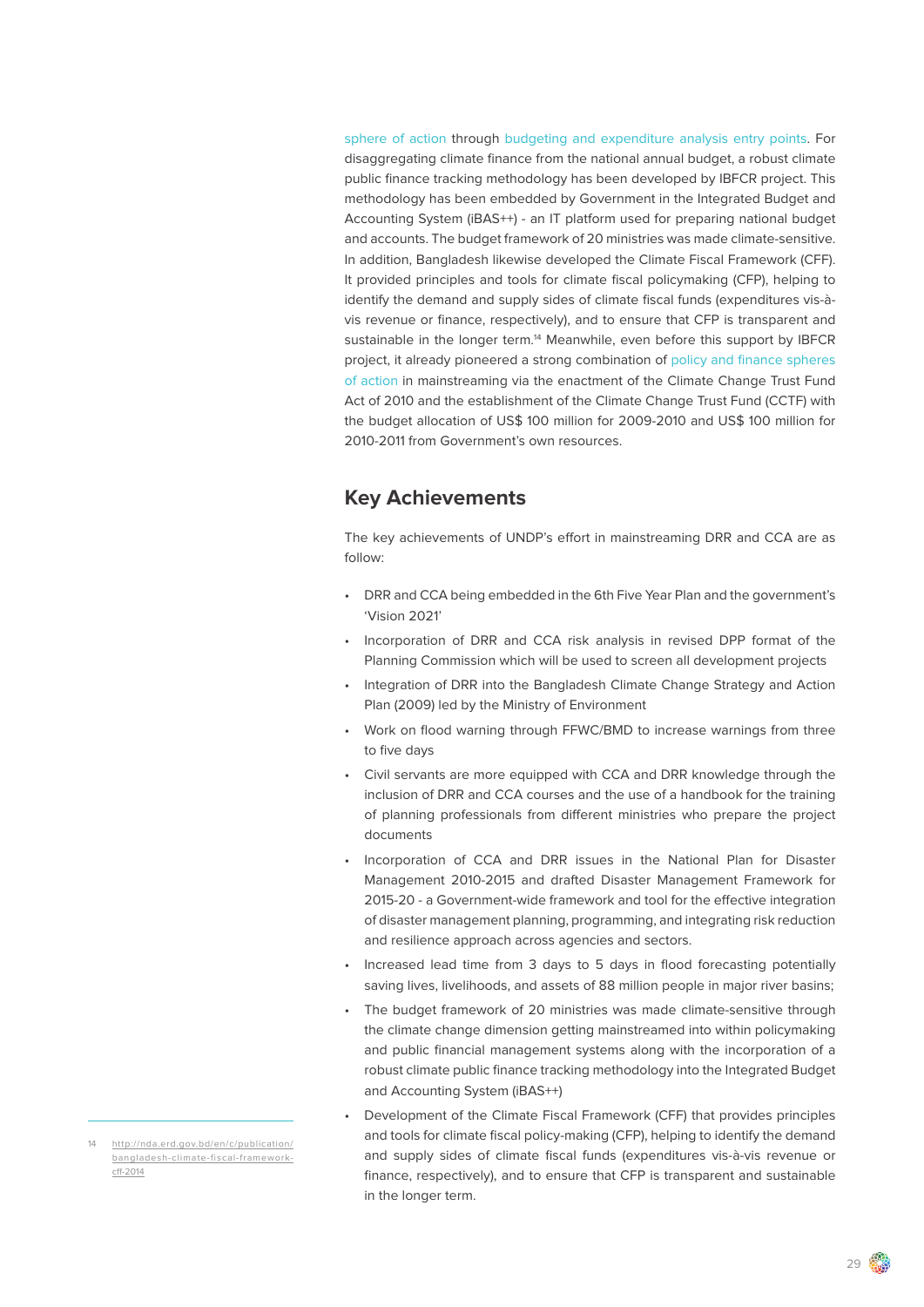

#### **Figure 7: Snapshot of Bangladesh's mainstreaming process**

- 6,712 professionals across the government increased their knowledge and skills on disaster risk reduction and climate change adaptations through participation in different training and orientation sessions;
- 22 million students have access to specific DRR & CCA information with the incorporation of DRR-CCA issues in the curricula of 35 textbooks from classes 3 to 12 through National Curriculum and Textbook Board;
- Local-level planning and a strengthened financing mechanism for communitybased climate change adaptation solutions through local government.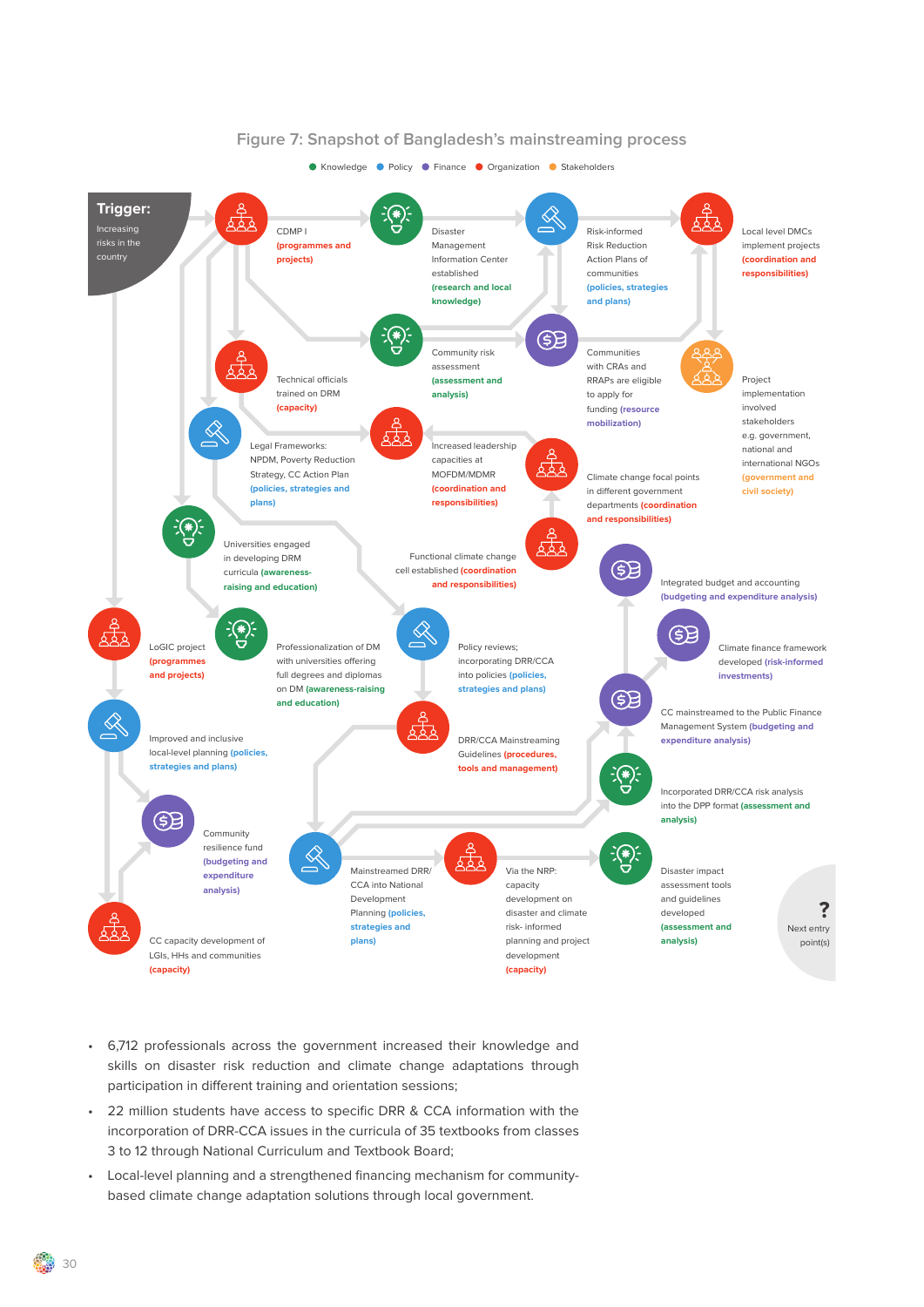### **Challenges and Opportunities in Mainstreaming**

The challenges and opportunities for mainstreaming DRR and CCA are described below:

#### **Challenges**

- Commitment and funding required to make the existing infrastructure climateproof for disaster risk reduction
- Private sector remaining risk blind amplifying the risk of increased economic loss
- The approach is still not transdisciplinary
- Institutionalization has not occurred in the manner required/attempted
- Government is knowledgeable in managing growth, not managing disaster risk

#### **Opportunities**

- Engagement and investment of public sector for DRR and CCA mainstreaming
- Institutionalization DRRA and CCA issues
- More research on climate-induced risk, adaptation, and disaster risk reduction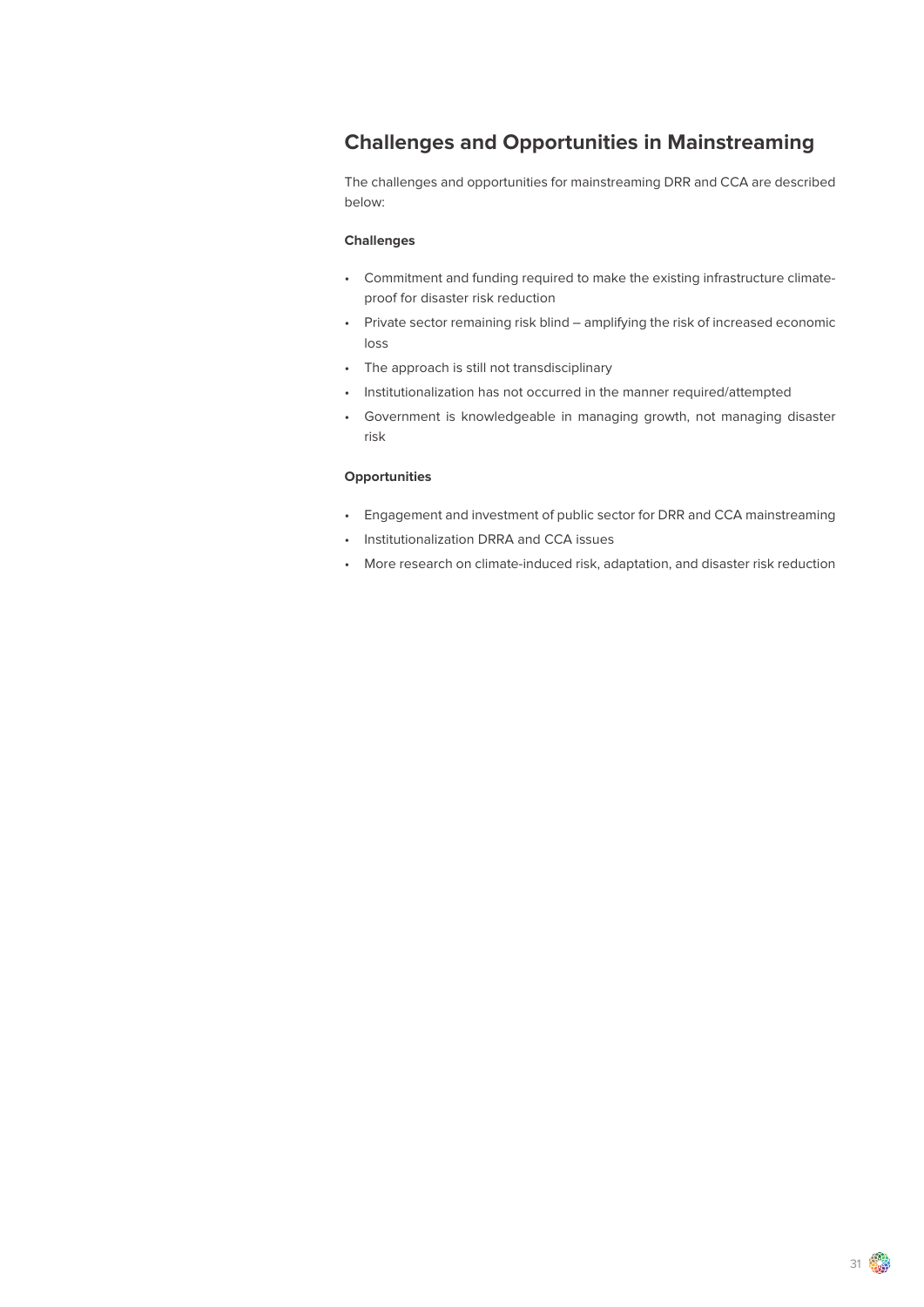## <span id="page-31-0"></span>**6. Country Case Study: Fiji's Mainstreaming Story**

#### **Fiji and its Risks**

Fiji is an archipelago state, consisting of 332 islands of mostly volcanic origin, of which 110 are inhabited permanently. Over the past two decades, the country has experienced around 106 disasters, of which the majority were recognized as climate-related events (cyclone, floods, and storm surges). The average asset losses due to floods, cyclones and storm surges are estimated at more than F\$500 million per year, representing more than 5 percent of Fiji's GDP.

In recent years, Fiji has experienced rarer events. For instance, in 2016 Tropical Cyclone (TC) Winston, which was declared the most devastating cyclone of the Southern Hemisphere, made landfall. This cyclone caused damages amounting to F\$2 billion, leaving more than 43, 000 people homeless and affecting twothirds of the total population. The cost of climate-induced disasters is expected to increase two-fold by 2050. This is driven by socio-economic trends—such as increasing urbanization and concentrations of development along coastlines and climate change. In addition, other parallel impacts of climate change, such as sealevel rise, ocean acidification, increased risk of flood, or the spread of vector-borne diseases into new areas, may also affect development outcomes and options.

To address the increasing risks posed by climate change and natural hazards, the Government of Fiji (GoF) has been working together with regional organizations and development partners on risk-informing development initiatives. A key example is the village of Nasolo, in Bua, Fiji. Home to around 700 people. Unfortunately, for decades the villagers faced difficulties in accessing their agricultural land, and essential services such as medical facilities as the existing road conditions were considered hazardous. The community members raised these concerns through the community development planning process and the Northern Commissioner's Office committed funding under the Fiji Government's capital project grants to cut a new farm access road for the community.

### **Mainstreaming Initiatives**

There are two key initiatives that aim at strategically integrating disaster risk reduction and climate change adaptation into the development processes and policies in Fiji.

Initiative 1: The Pacific Risk Resilience Programme (PRRP), 2012-2018 with the United Nations Development Programme Pacific Centre (UNDP PC) as the implementing partner and the Live and Learn Environment Education (LLEE) as the responsible party. It was funded by the Australian Government.

Initiative 2: The Governance for Resilient Development in the Pacific or Gov4Res Program initiated in January 2020 with support from the Governments of Australia, New Zealand, South Korea, and Sweden.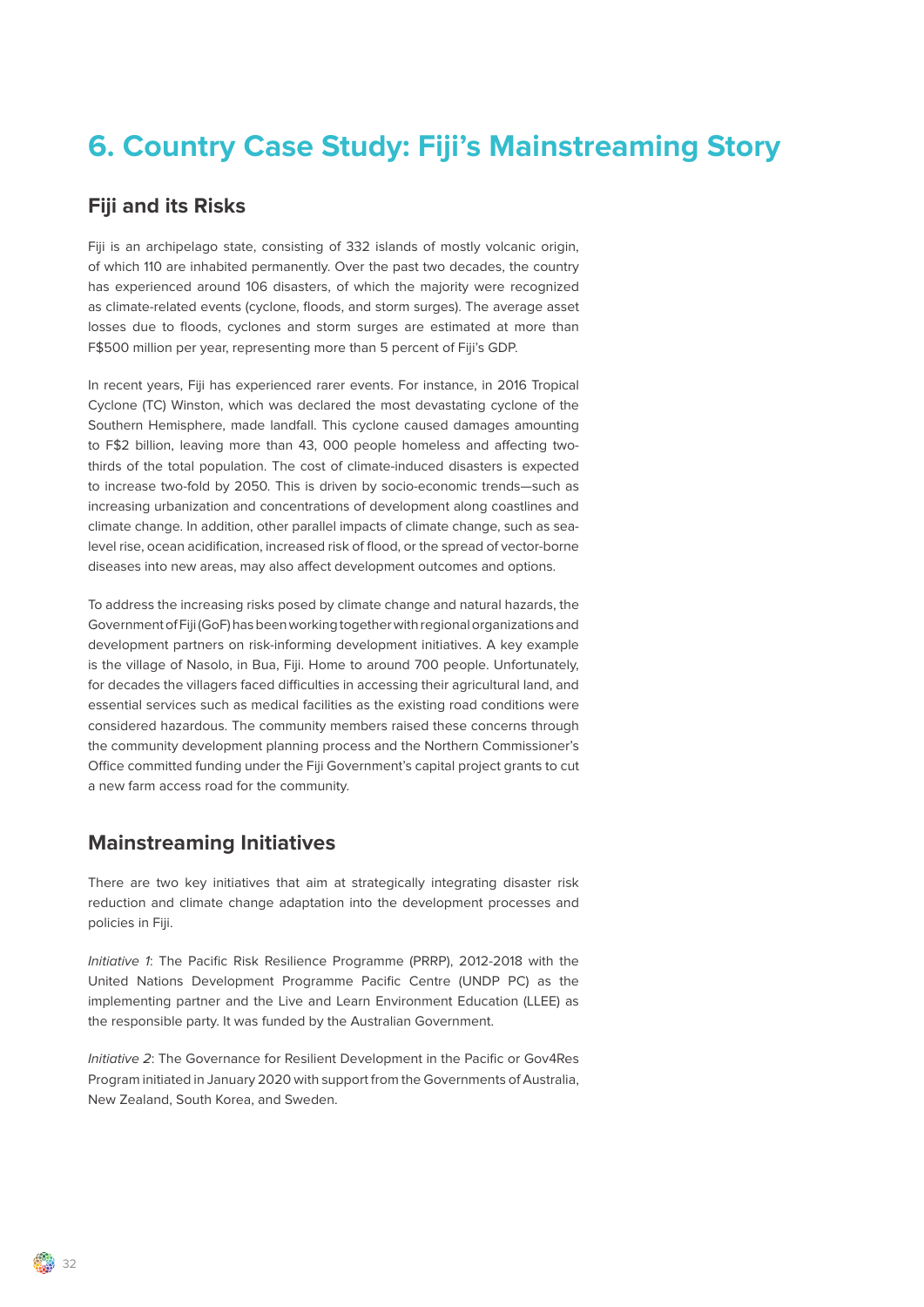### **Description of Mainstreaming Entry Points (Fiji Mainstreaming Story)**

Fiji's mainstreaming story is best illustrated by its experience of the process at the sub-national level, specifically in the country's Northern Division. The impetus was a policy sphere of action, specifically through a leadership and advocacy entry point as exemplified by the Commissioner of the Northern Division who championed risk-informing development. The Commissioner led the oversight of this innovation and continued to influence the way development takes shape at the local levels. Leading the way towards mainstreaming DRR and CCA, the Northern Division Commissioner's Office embarked on a range of organization spheres of action, foremost through a capacity entry point when it established a full-time Senior Government post dedicated to climate change and disaster risk management at the Northern Commission. Moreover, it capitalized on coordination and responsibilities entry point when it strengthened local partnerships by ensuring that the CCDRM Officers collaborated with local government and partners. The evolving process went further with another capacity entry point via the training of community development plan facilitators around themes such as safety, unity and social inclusion, tapping on the expertise of the Ministry of Women, Children and Poverty Alleviation, a stakeholder sphere of action via government entry point.

This chain of processes that focused on institutional strengthening and capacity development of the Northern Division led to the development and adoption of the Risk Screening Guidelines, another organization sphere of action ushered mainly by procedures, tools, and management entry point that further resulted to finance spheres of action vis the risk screening of divisional development projects (riskinforming investments entry point) and including budget allocation for the riskscreened projects such as the Farm Access Road Construction project in Nasolo Village (a budget and expenditure entry point). The use of the risk screening guidelines was cascaded to divisional levels, specifically when the Commissioner mandated the CCDRM Officers to trial risk screening the approval process for selected public sector investment projects in the Northern Division, a finance sphere of action through the risk-informing investments entry point.

The risk screening guidelines also paved the way for risk considerations in the Project Management Cycle (an organization sphere of action - programmes and projects entry point) and the private sector's involvement was pursued in the Northern Division, specifically in implementing risk-proofed projects (a stakeholder sphere of action via private sector entry point).

In the Northern Division, the Commissioner's Office is now incorporating risk into other public sector projects, such as government stations, health and evacuation centers. Lessons learned from trialing the integration of risk management measures into the Nasolo road project are also being used to inform larger projects, such as the Seaqaqa township development.

Following training of Divisional Planners from across Fiji (a capacity entry point), which included the Nasolo project example, the Ministry of Rural and Maritime Development (MRMD) formally adopted risk screening into its standard operating procedure (SOP), a procedure, tools and management entry point. Having risk screening as a mandatory part of the planning process ensures that it is institutionalized and ongoing. The Ministry of Economy (MoE) has also revised the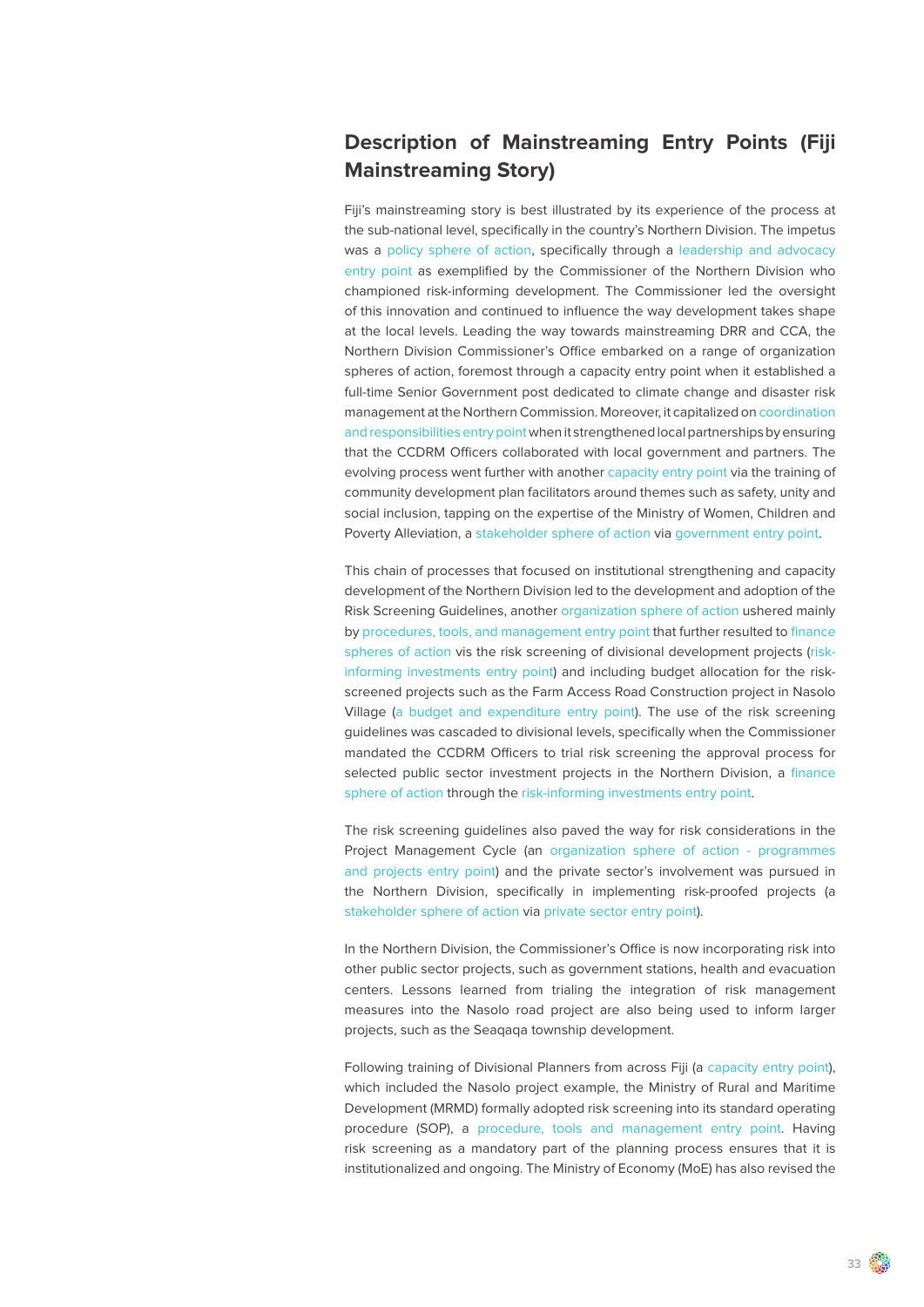Public Sector Investment Programme (PSIP) template to include risk management, a risk-informing investment entry point. In 2020, another organization sphere of action specifically through coordination and responsibilities entry point, the MoE agreed to embed four resilient development positions within the Ministry, two with the Budget and Planning Division and two with a newly established Project Development Unit (PDU). The Budget and Planning Division focal points will be responsible for integrating resilience measures in the budget and planning process, and the PDU staff will ensure that projects proposed by the unit are cognizant of current and future risks.

### **Mainstreaming Results**

- During a series of heavy rainfall events in April 2018, the Nasolo farm road stood up to the test as it was designed to consider landslip risk. The community was able to continue access to its newly established farmlands and their incomes underwent minimal disruption.
- A risk-informed approach ensures greater economic opportunities. The year-round access to the farmland has meant that the kava and dalo (taro) growers have been able to sign contracts with exporters, who ship the Nasolo community's produce to Suva, Fiji's capital.
- Nasolo farm roads project is one of the first risk screened capital projects to have undergone the full project implementation cycle in the Northern Division. Each phase of the project implementation cycle presents an opportunity to address risks to and from a project before they happen.
- Considerable savings made for the future. For example, if a landslide were to affect the farm road, this would disrupt access to farmland and significantly reduce the community's income. It would also cost the Fiji Government significant amounts of money to repair the road.
- Given risk management measures were incorporated into the contractor's instructions, the contractor's capacity to understand the rationale behind the risk-informed roads were increased and implemented. Involving the private sector in risk management is essential as they implement a high proportion of public investments.

### **Challenges**

Risk-informing development is not as simple as it sounds. Over the years, significant efforts have been made towards mainstreaming DRR and CCA in development; however, progress has been rather lagged due to the limited understanding of risk-informed development (RID). The Gov4Res team has been working in partnership with MoE and MRMDDM to champion discussions on RID, particularly as Fiji continues to experience more devastating natural hazards.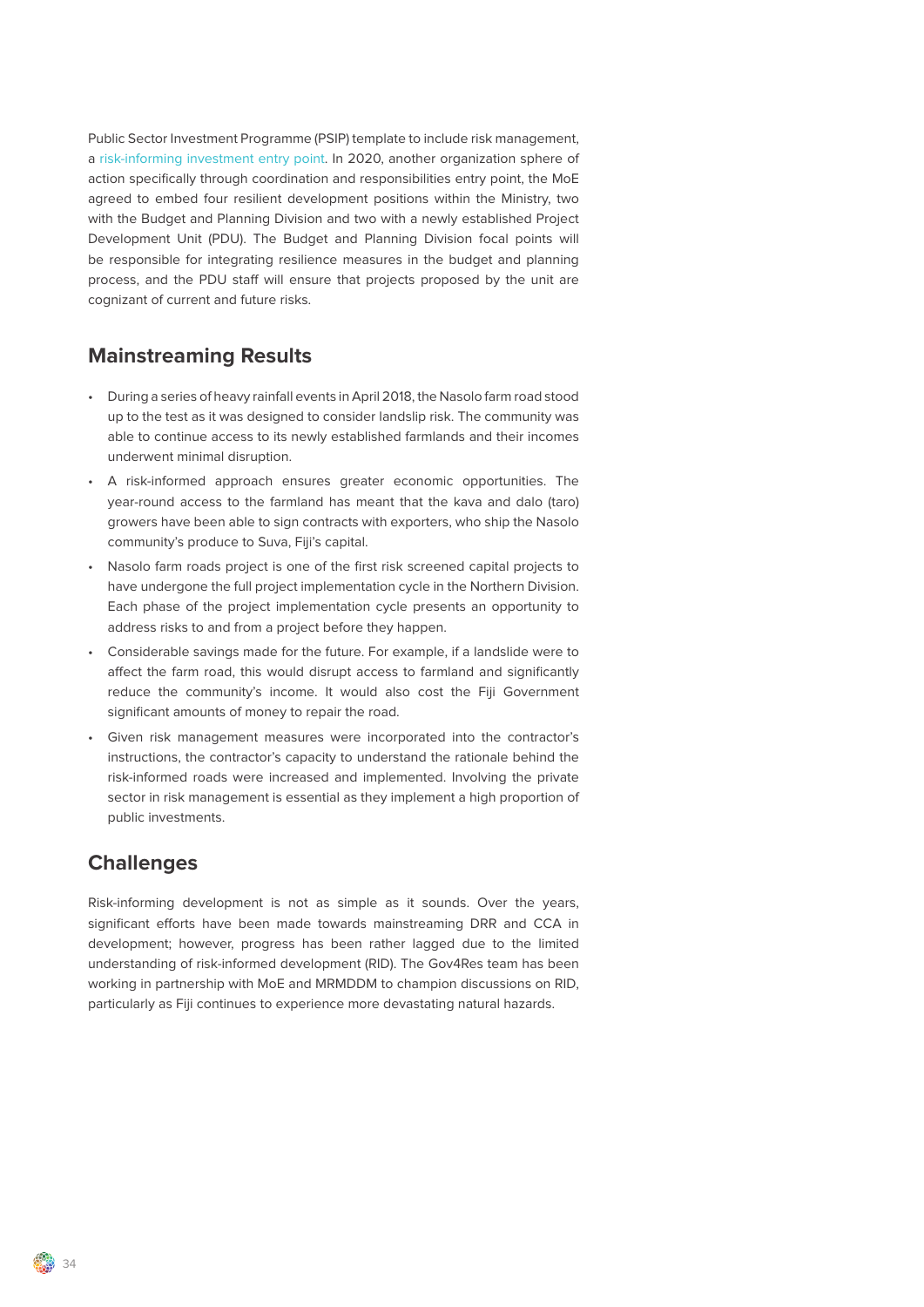#### **Fiji's mainstreaming story in a snapshot**